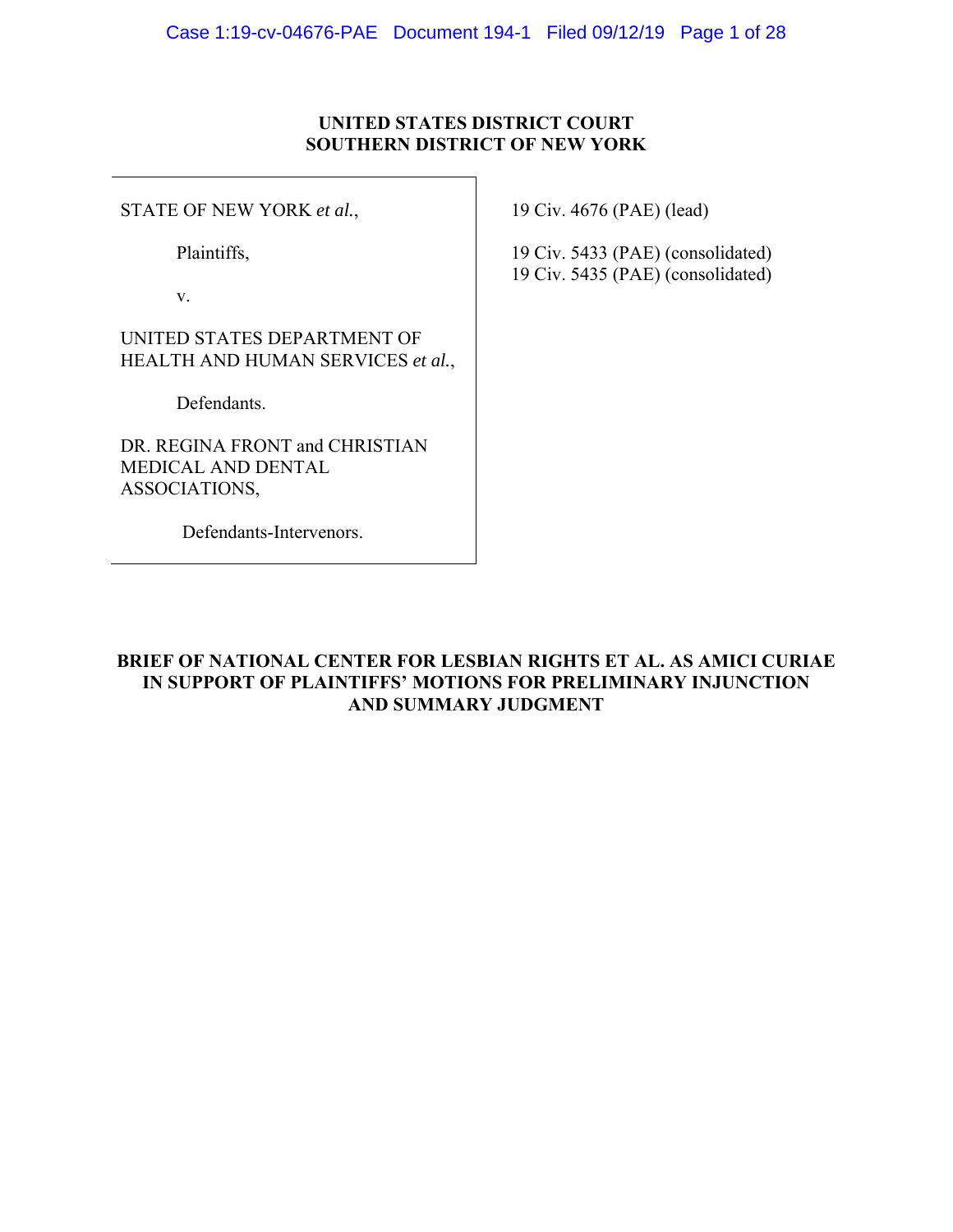# **TABLE OF CONTENTS**

| A. LGBTQ People Face Significant Barriers to Accessing Health Care, Including |
|-------------------------------------------------------------------------------|
| B. The Final Rule Will Exacerbate Barriers to Health Care for LGBTQ People 19 |
|                                                                               |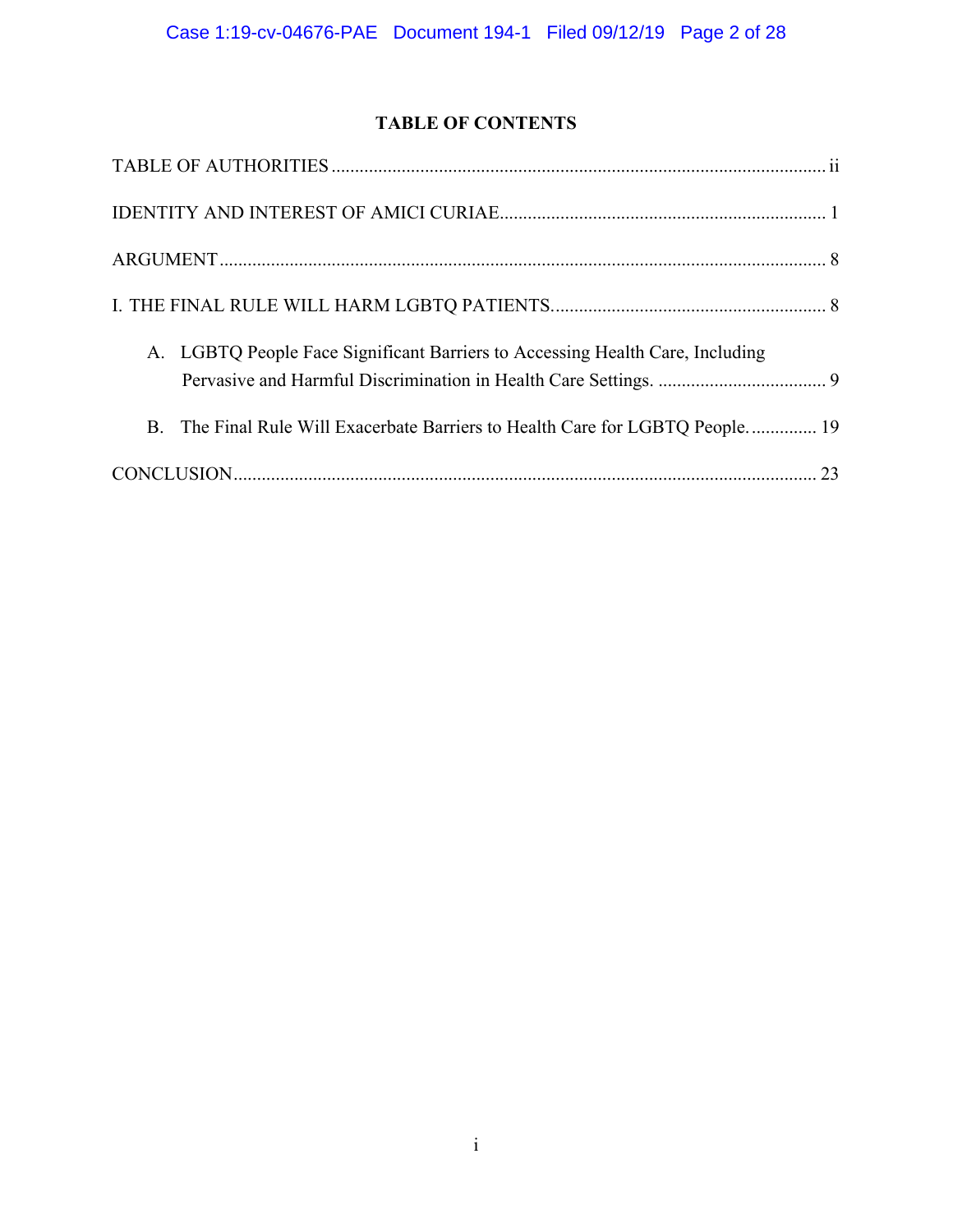# **TABLE OF AUTHORITES**

# **Cases**

| eBay Inc. v. MercExchange, L.L.C.,                                                                                                                                                                                             |
|--------------------------------------------------------------------------------------------------------------------------------------------------------------------------------------------------------------------------------|
| Kelly v. Honeywell Int'l, Inc.,                                                                                                                                                                                                |
| Prescott v. Rady Children's Hospital-San Diego,                                                                                                                                                                                |
| <b>Statutes</b>                                                                                                                                                                                                                |
|                                                                                                                                                                                                                                |
| <b>Regulations</b>                                                                                                                                                                                                             |
| Protecting Statutory Conscience Rights in Health Care; Delegations of Authority,                                                                                                                                               |
| <b>Other Authorities</b>                                                                                                                                                                                                       |
| Abby Phillip, Pediatrician Refuses to Treat Baby with Lesbian Parents and<br>There's Nothing Illegal About It, Washington Post (Feb. 19, 2015),                                                                                |
| Am. Medical Ass'n, House of Delegates, Resolution 122 (A-08), Resolution on<br>Removing Financial Barriers to Care for Transgender Patients (2008),                                                                            |
| Am. Psychiatric Ass'n, Diagnostic and Statistical Manual of Mental Disorders                                                                                                                                                   |
| Andrew Satter & Sarah McBride, Ctr. for Am. Progress, Their Baby Was Denied<br>Access to Care Because They Are Gay (July 21, 2015),                                                                                            |
| Ann P. Haas et al., Am. Foundation for Suicide Prevention & UCLA Williams<br>Inst., Suicide Attempts among Transgender and Gender Non-Conforming<br>Adults: Findings of the National Transgender Discrimination Survey (2014), |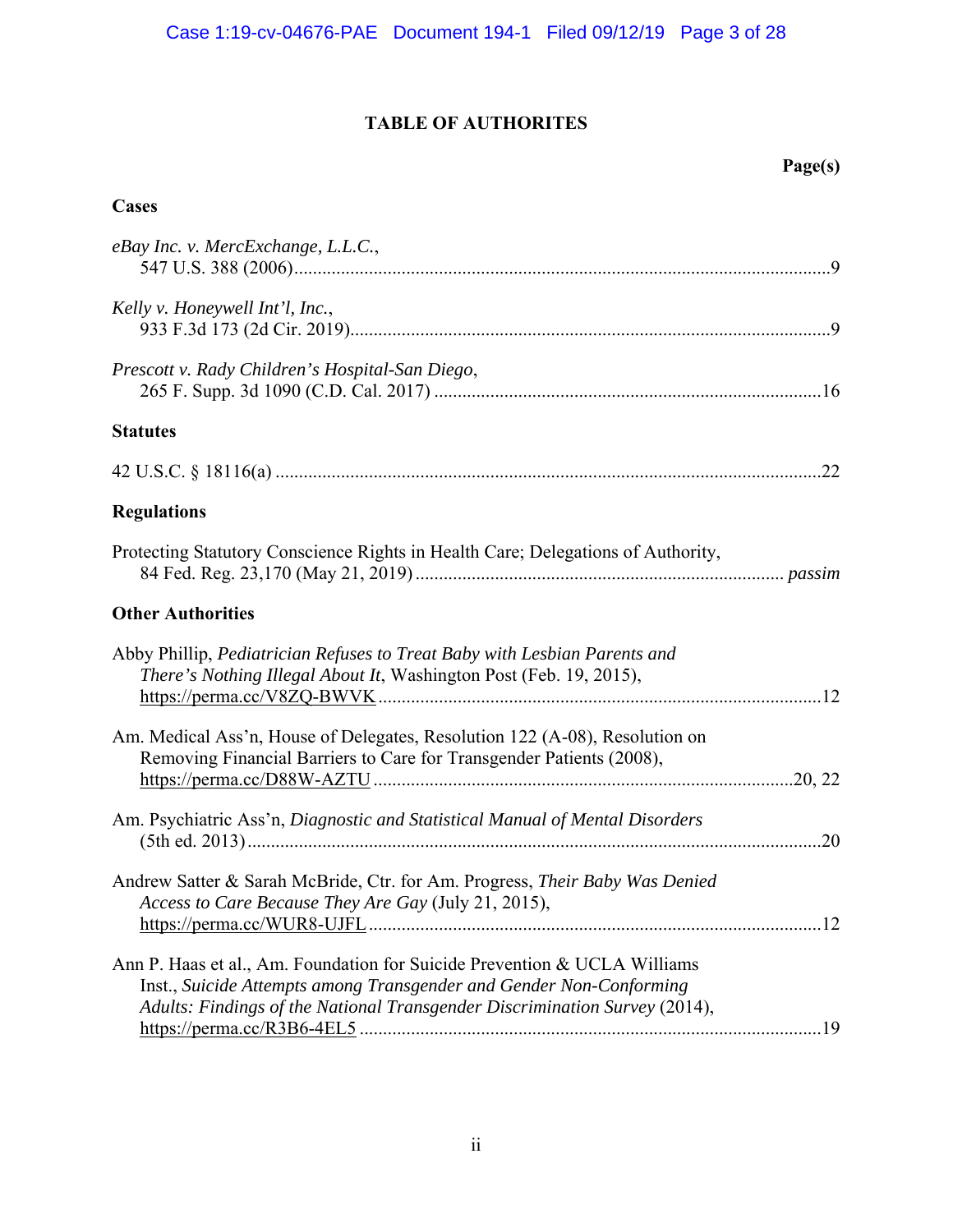| Carl G. Streed et al., Association Between Gender Minority Status and Self-<br>Reported Physical and Mental Health in the United States, 177 JAMA                                                                                  |   |
|------------------------------------------------------------------------------------------------------------------------------------------------------------------------------------------------------------------------------------|---|
| Christine Grimaldi, It's 'Scary,' But Transgender Patients Are Fighting Trump's<br>Health-Care Discrimination Agenda, Rewire.News (Mar. 13, 2018),                                                                                 |   |
| Human Rights Watch, All We Want Is Equality: Religious Exemptions and<br>Discrimination Against LGBT People in the United States (2018),                                                                                           |   |
| Human Rights Watch, "You Don't Want Second Best": Anti-LGBT                                                                                                                                                                        |   |
| Inst. of Medicine, The Health of Lesbian, Gay, Bisexual, and Transgender<br>People: Building a Foundation for Better Understanding (2011),                                                                                         |   |
| Jaime M. Grant et al., Nat'l Ctr. for Transgender Equality & Nat'l Gay and<br>Lesbian Task Force, Injustice at Every Turn: A Report of the National<br>Transgender Discrimination Survey (2011), https://perma.cc/9TGK-4GA3 12, 17 |   |
| Karen I. Fredriksen-Goldsen et al., Health Disparities Among Lesbian, Gay, and<br>Bisexual Older Adults: Results from a Population-Based Study, 103 Am. J.                                                                         |   |
| Karen I. Fredriksen-Goldsen et al., Physical and Mental Health of Transgender<br>Older Adults: An At-Risk and Underserved Population, 54 Gerontologist 488                                                                         |   |
| Kellan Baker & Laura E. Durso, Ctr. for Am. Progress, Why Repealing the<br>Affordable Care Act Is Bad Medicine for LGBT Communities (Mar. 22, 2017),                                                                               | 9 |
| Kristie L. Seelman et al., Transgender Noninclusive Healthcare and Delaying<br>Care Because of Fear: Connections to General Health and Mental Health<br>Among Transgender Adults, 2.1 Transgender Health 18 (2017),                |   |
| Lambda Legal, When Health Care Isn't Caring: Lambda Legal's Survey of<br>Discrimination Against LGBT People and People with HIV (2010),                                                                                            |   |
| Lourdes Ashley Hunter et al., Intersecting Injustice: Addressing LGBTQ Poverty                                                                                                                                                     |   |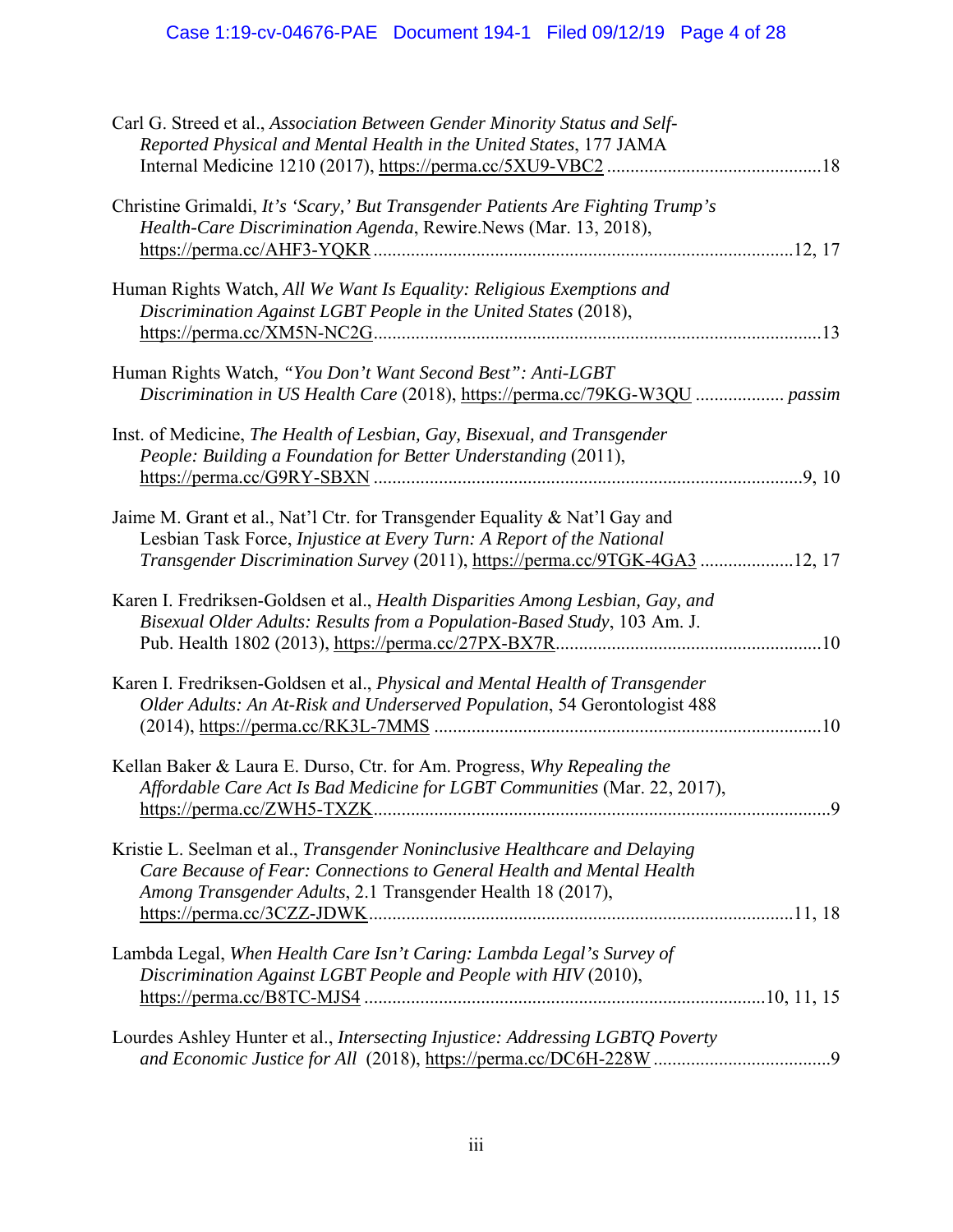| Ning Hsieh & Matt Ruther, Despite Increased Insurance Coverage, Nonwhite                                                                                  |  |
|-----------------------------------------------------------------------------------------------------------------------------------------------------------|--|
| Sexual Minorities Still Experience Disparities in Access to Care, 36 Health                                                                               |  |
| Rich Bellis, LGBTQ Workers Still Face Higher Unemployment Rates, Fast                                                                                     |  |
|                                                                                                                                                           |  |
| S.E. James et al., Nat'l Ctr. for Transgender Equality, 2015 U.S. Transgender                                                                             |  |
|                                                                                                                                                           |  |
| Shabab Ahmed Mirza & Caitlin Rooney, Ctr. for Am. Progress, Discrimination<br>Prevents LGBTQ People from Accessing Health Care (Jan. 18, 2018),           |  |
|                                                                                                                                                           |  |
| U.S. Ctrs. for Disease Control & Prevention, About LGBT Health,                                                                                           |  |
| U.S. Ctrs. for Disease Control & Prevention, HIV and African American Gay and                                                                             |  |
|                                                                                                                                                           |  |
| U.S. Dep't of Health & Hum. Servs., Healthy People 2020, Lesbian, Gay,<br>Bisexual, and Transgender Health, https://perma.cc/UQ43-E75T10, 19              |  |
| World Professional Ass'n for Transgender Health, Position Statement on Medical<br>Necessity of Treatment, Sex Reassignment, and Insurance Coverage in the |  |
| World Professional Ass'n for Transgender Health, Standards of Care for the<br>Health of Transsexual, Transgender, and Gender-Nonconforming People (7th    |  |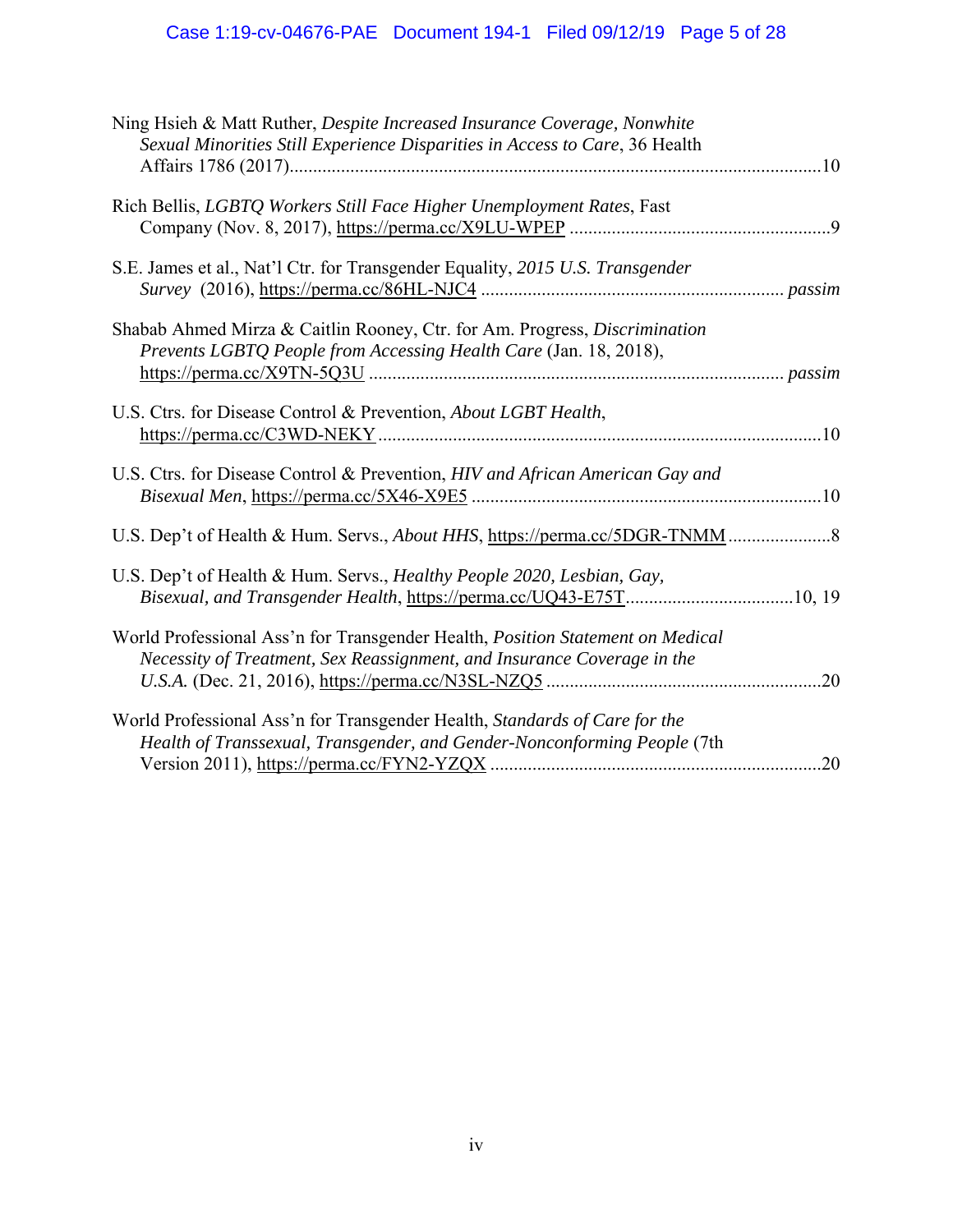### **IDENTITY AND INTEREST OF AMICI CURIAE1**

Amici are national, state, and local organizations that share an interest in ensuring the equal treatment of lesbian, gay, bisexual, transgender, and queer ("LGBTQ") people, including in the context of access to health care.

The **National Center for Lesbian Rights (NCLR)** is a national nonprofit legal organization dedicated to protecting and advancing the civil rights of lesbian, gay, bisexual, transgender, and queer people and their families through litigation, public policy advocacy, and public education. Since its founding in 1977, NCLR has played a leading role in securing fair and equal treatment for LGBTQ people and their families in cases across the country involving constitutional and civil rights. NCLR has a particular interest in eradicating discrimination against LGBTQ people in healthcare settings and represents LGBTQ people in cases relating to access to healthcare in courts throughout the country.

**Bay Area Lawyers for Individual Freedom (BALIF)** is a bar association of approximately 500 lesbian, gay, bisexual, transgender, queer and intersex ("LGBTQI") members in the San Francisco Bay Area legal community. BALIF promotes the professional interests and social justice goals of its members and the legal interests of the LGBTQI community at large. For nearly 40 years, BALIF has actively participated in public policy debates concerning the rights of LGBTQI people and has authored and joined amicus efforts concerning matters of broad public importance.

<sup>&</sup>lt;sup>1</sup> No party's counsel authored this brief in whole or in part, and no party or party's counsel contributed money intended to fund the preparation or submission of this brief. No person – other than Amici, their members, or their counsel – contributed money intended to fund the preparation of this brief.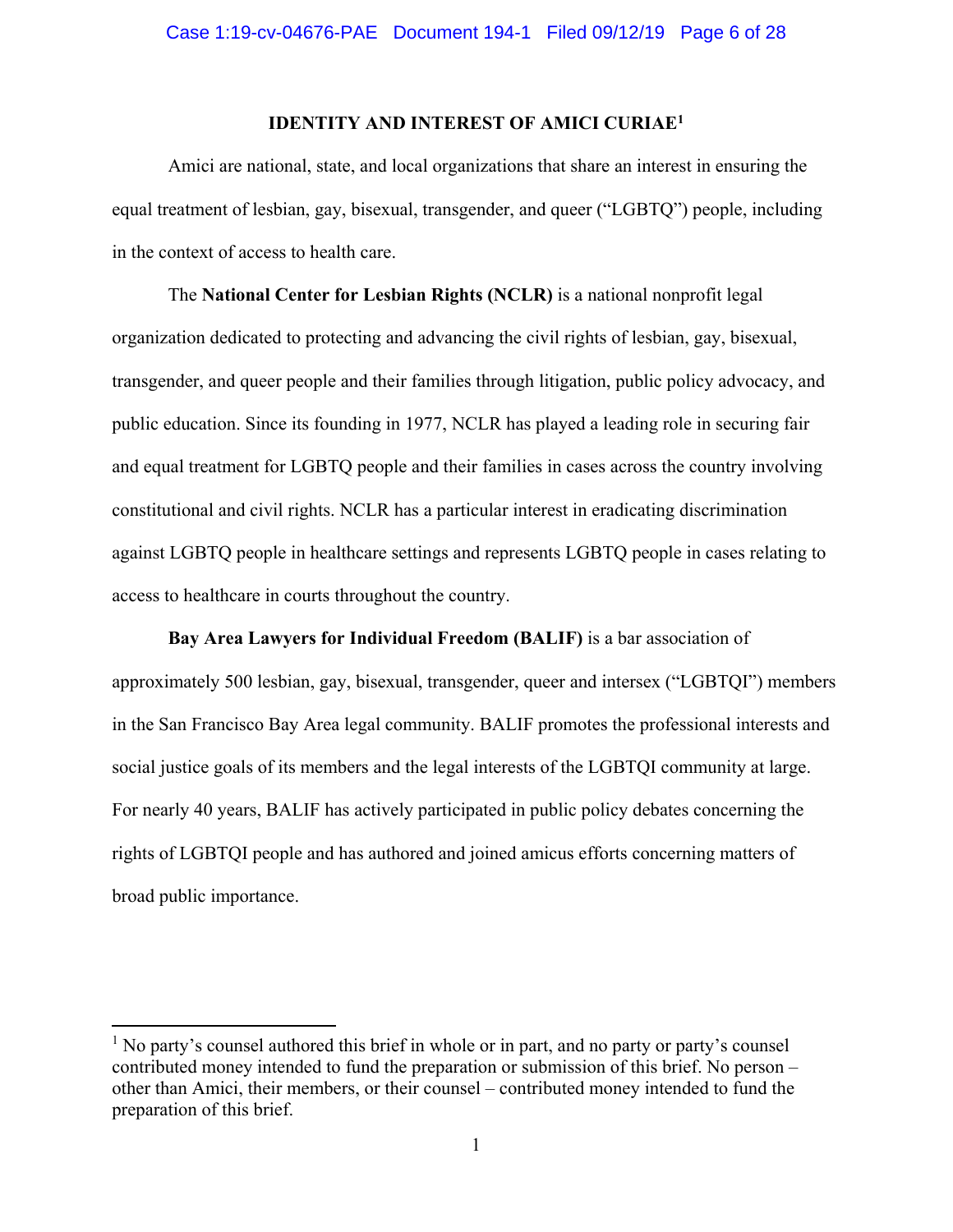### Case 1:19-cv-04676-PAE Document 194-1 Filed 09/12/19 Page 7 of 28

The **Center for Constitutional Rights (CCR)** is a national, not-for-profit legal, educational and advocacy organization dedicated to protecting and advancing rights guaranteed by the United States Constitution and international law. Founded in 1966 to represent civil rights activists in the South, CCR has litigated numerous landmark civil and human rights cases on behalf of individuals impacted by arbitrary and discriminatory state policies, including policies that disproportionately impact LGBTQI communities of color.

Founded in 1999, **Equality California (EQCA)** is the nation's largest statewide lesbian, gay, bisexual, transgender and queer ("LGBTQ") civil rights organization. Equality California brings the voices of LGBTQ people and allies to institutions of power in California and across the United States, striving to create a world that is healthy, just, and fully equal for all LGBTQ people. We advance civil rights and social justice by inspiring, advocating, and mobilizing through an inclusive movement that works tirelessly on behalf of those we serve. Equality California frequently participates in litigation in support of the rights of LGBTQ persons.

**Equality Federation** is the strategic partner to state-based equality organizations advocating on behalf of LGBTQ people. Since 1997, we have worked throughout the country with our member organizations to make legislative and policy advances on critical issues including marriage, nondiscrimination, safe schools, and healthy communities.

The **Empire Justice Center** is a New York-based multi-issue, multi-strategy public interest law firm founded in 1973 that is focused on changing the systems within which poor and low-income families live, including those marginalized based upon sexual orientation, gender identity and gender expression. We believe in the critical importance of eliminating discrimination and harassment in all forms and ensuring that all people do not face discriminatory barriers when seeking health care or in any public benefit or public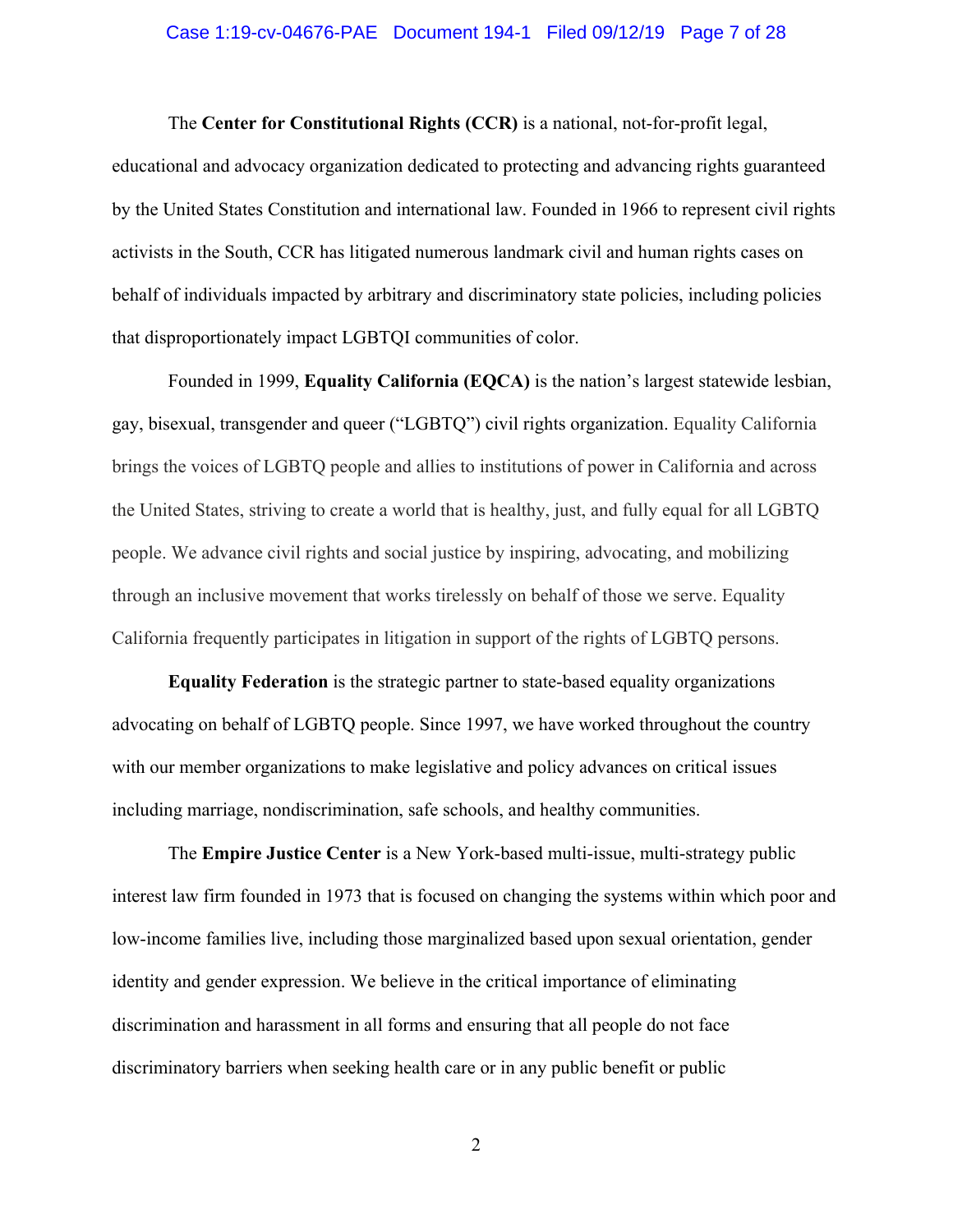# Case 1:19-cv-04676-PAE Document 194-1 Filed 09/12/19 Page 8 of 28

accommodation. Our core practice includes ensuring the legal and civil rights of lesbian, gay, bisexual, transgender, queer, and intersex (LGBTQI) individuals and their families and ensuring full and equal access to health care and services. We advance our work through impact litigation and direct legal services, policy advocacy, training, and education.

**Family Equality** (formerly Family Equality Council) is a national organization that advances lived and legal equality for LGBTQ families and those who wish to form them. Since its founding in 1979, Family Equality has worked to change attitudes, laws, and policies through advocacy and public education to ensure that all families, regardless of creation or composition, are respected, loved, and celebrated in all aspects of their life. Given the profound impact that health care has on an individual and their family, Family Equality has an ongoing interest in ensuring that LGBTQ people have equal access to quality health care services and are able to receive health care from welcoming and affirming providers.

**FORGE** is a 25-year-old, national transgender anti-violence organization. The people we work with are survivors of all types of crime and trauma, and frequently need both acute and long-term medical care, which they are all too often denied.

**FreeState Justice, Inc. (FreeState)** is Maryland's statewide legal advocacy organization that seeks to improve the lives of lesbian, gay, bisexual, transgender, and queer ("LGBTQ") people. FreeState advocates for LGBTQ Marylanders by combining direct legal services with education and outreach to ensure that the LGBTQ community receives fair treatment in the law and in society. As such, FreeState has a particular interest in ensuring the equal treatment of LGBTQ individuals seeking to access health care.

Through strategic litigation, public policy advocacy, and education, **GLBTQ Legal Advocates & Defenders (GLAD)** works in New England and nationally to create a just society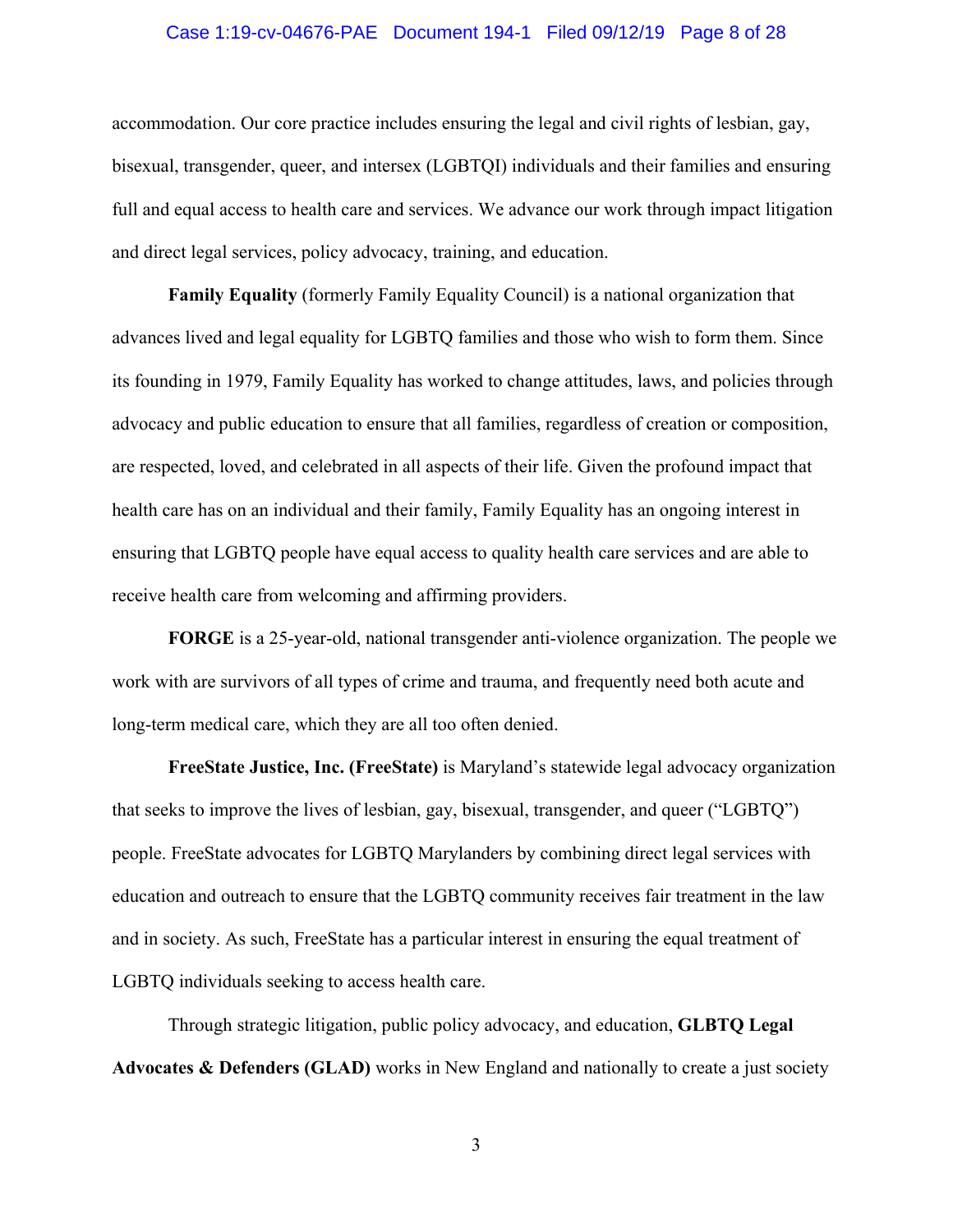# Case 1:19-cv-04676-PAE Document 194-1 Filed 09/12/19 Page 9 of 28

free of discrimination based on gender identity and expression, HIV status, and sexual orientation. GLAD has litigated widely in both state and federal courts in all areas of the law in order to protect and advance the rights of lesbians, gay men, bisexuals, transgender individuals, and people living with HIV and AIDS. Since its founding in 1978, GLAD has zealously advocated for LGBTQ people and people living with HIV/AIDS who have been profoundly harmed by discrimination in access to healthcare by hospitals, healthcare providers, and insurers.

The **Human Rights Campaign (HRC)**, the largest national lesbian, gay, bisexual, transgender, and queer ("LGBTQ") advocacy organization, envisions an America where LGBTQ people are ensured of their basic equal rights, and can be open, honest and safe at home, at work and in the community. Equal treatment when seeking healthcare is among these basic rights.

**Legal Voice**, founded in 1978 as the Northwest Women's Law Center, is a non-profit public interest organization in the Pacific Northwest dedicated to protecting the rights of women, girls, and LGBTQ people through litigation, legislative advocacy, and the provision of legal information and education. Legal Voice's work includes decades of advocacy in the courts and in the Washington Legislature to advance the rights of LGBTQ people and their families to ensure that they are free from discrimination based on their sex, sexual orientation, and gender identity or expression. Legal Voice has participated as counsel and as *amicus curiae* in numerous cases throughout the Northwest and the country, and serves as a regional expert and advocate in the area of gender equality.

The **LGBT Bar Association of New York** is a non-profit bar organization based in New York, New York that is dedicated to promoting equality and access to justice for members of the LGBTQ community.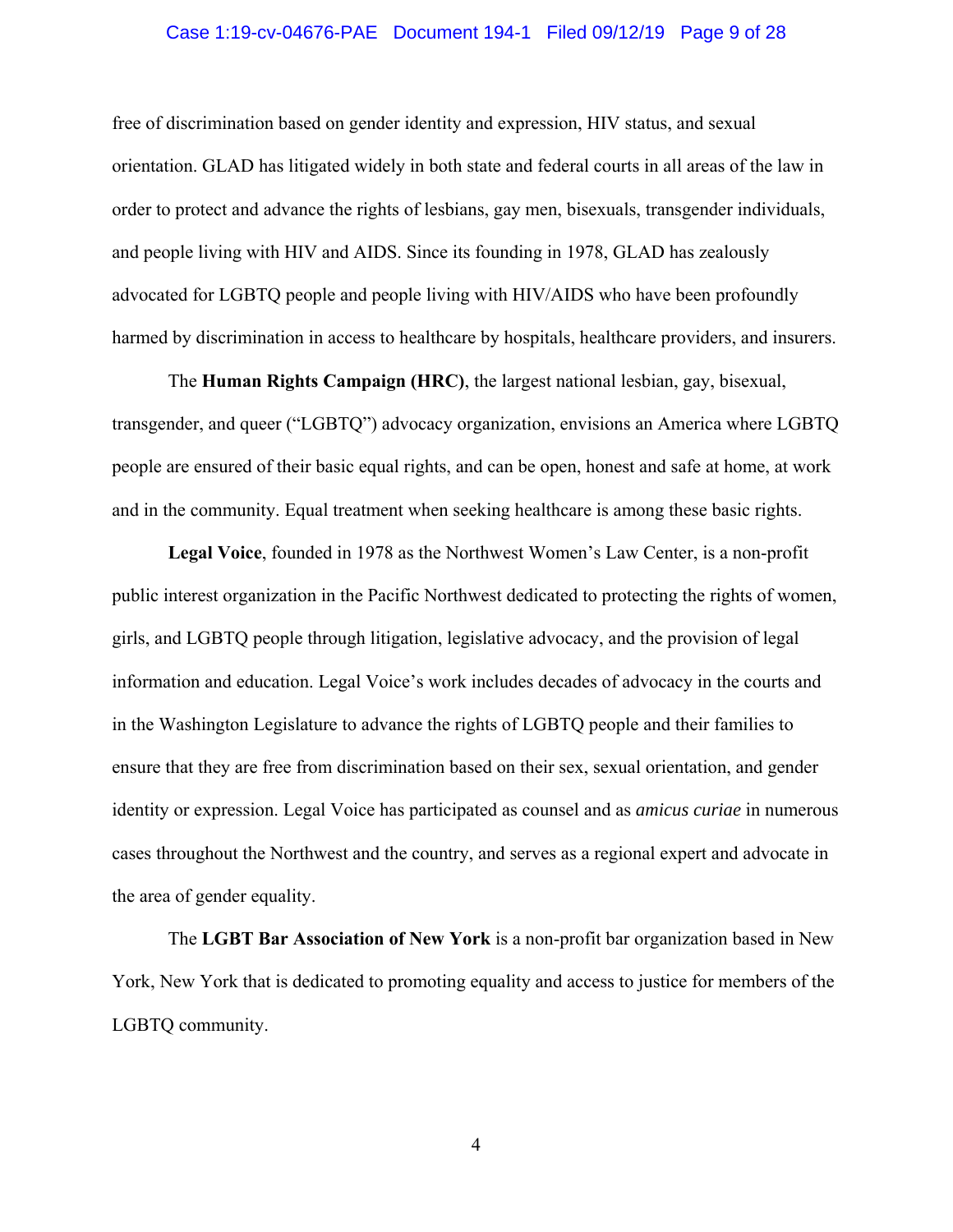### Case 1:19-cv-04676-PAE Document 194-1 Filed 09/12/19 Page 10 of 28

**Movement Advancement Project (MAP)** works to ensure that all people have a fair chance to pursue health and happiness, earn a living, take care of the ones they love, be safe in their communities, and participate in civic life. MAP provides independent and rigorous research, insight and communications that help speed equality and opportunity for all.

**National Center for Transgender Equality (NCTE)** is a national social justice organization founded in 2003 and devoted to advancing justice, opportunity, and well-being for transgender people through education and advocacy on national issues. NCTE works with policymakers and communities around the country to develop fair and effective public policy, including in the area of health care access for transgender people.

The **National LGBTQ Task Force** is the nation's oldest national LGBTQ advocacy group. As a progressive social-justice organization, the Task Force works to achieve full freedom, justice, and equality for Lesbian, Gay, Bisexual, Transgender, and Queer (LGBTQ) people and their families. The Task Force trains and mobilizes activists across the Nation to combat discrimination against LGBTQ people in every aspect of their lives, including housing, employment, healthcare, retirement, and basic human rights. Recognizing that LGBTQ persons of color are subject to multifaceted discrimination, the Task Force is also committed to racial justice. To that end, the Task Force hosts the Racial Justice Institute at its annual Creating Change Conference, which equips individuals with skills to advance LGBTQ freedom and equality.

The **National Trans Bar Association (NTBA)** is a non-profit professional association of attorneys promoting equality both in the legal profession and under the law. In addition to working directly with transgender and gender non-conforming legal professionals, NTBA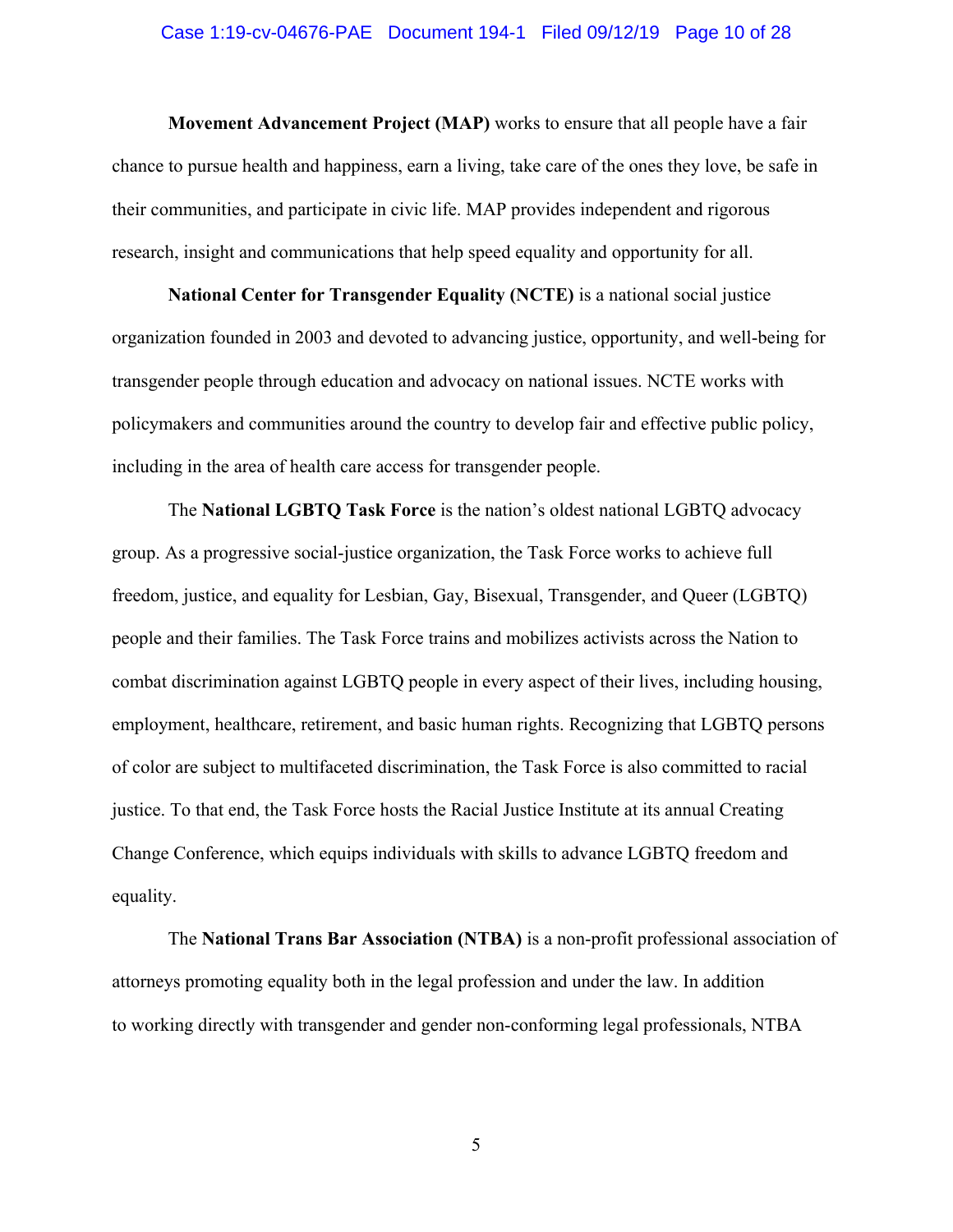### Case 1:19-cv-04676-PAE Document 194-1 Filed 09/12/19 Page 11 of 28

seeks to educate and advocate for legislative change that expands formal legal protections and access to legal representation for transgender and gender non-conforming people.

**One Colorado** is the state's leading advocacy organization for LGBTQ Coloradans and their families. The mission of the organization is to secure protections and advance opportunities for LGBTQ Coloradans and their families.

**OutFront Minnesota (OFM)** is the largest advocacy organization for lesbian, gay, bisexual, transgender, and queer people in the Northstar State. OFM is dedicated to making Minnesota a place where people can be who they are, love whom they love, and live without fear of discrimination, harassment, or violence.

**SAGE** is the country's oldest and largest organization dedicated to improving the lives of LGBT older people. In conjunction with 30 affiliates in 22 states and Puerto Rico, SAGE offers supportive services and consumer resources to LGBT older people and their caregivers, advocates for public policy changes that address the needs of LGBT older people, and provides training for agencies and organizations that serve LGBT older people. Pursuant to a grant from the Department of Health and Human Services' Administration for Community Living (ACL), SAGE—in collaboration with 18 leading organizations nationwide—operates the National Resource Center on LGBT Aging (NRC), which is the country's first and only technical assistance resource center aimed at improving the quality of services and supports offered to LGBT older people. The NRC provides training, technical assistance, and educational resources to aging providers, LGBT organizations, and LGBT older people. To date, the NRC and our training arm, SAGECare, have trained more than 50,000 professionals in every State and the District of Columbia. In addition, the NRC has published, and made widely available, best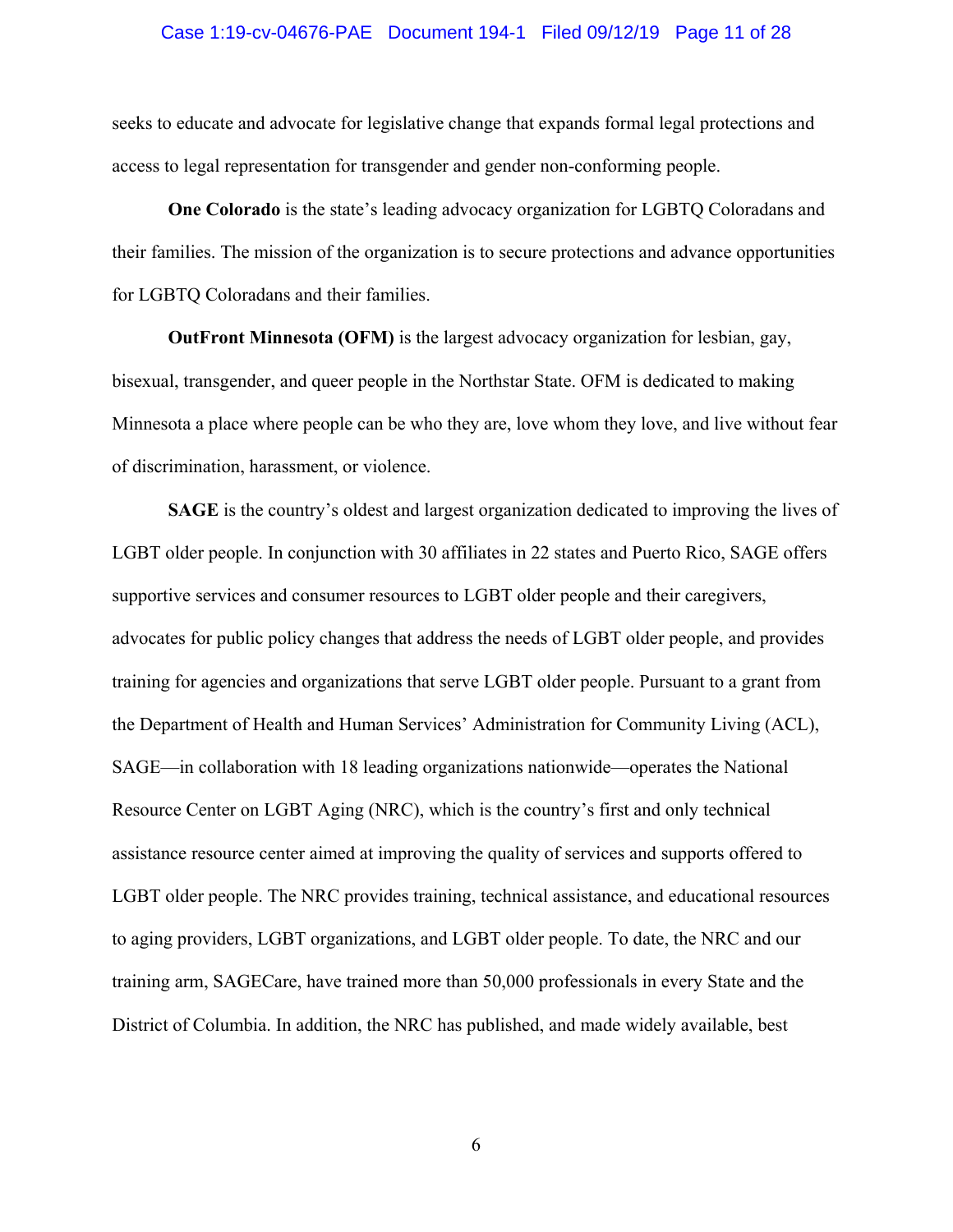#### Case 1:19-cv-04676-PAE Document 194-1 Filed 09/12/19 Page 12 of 28

practice guides, including, "Inclusive Services for LGBT Older Adults, A Practical Guide to Creating Welcoming Agencies."

The **San Francisco LGBT Center (the Center)** connects San Francisco's diverse LGBT community to opportunities, resources and each other to achieve our vision of a stronger, healthier, and more equitable world for LGBT people and our allies. The Center provides free services to community members in the areas of health & wellness, economic development, and youth services as well opportunities for LGBT people to connect and organize to secure equal rights for LGBT people.

**Transgender Law Center (TLC)** is the largest national trans-led organization advocating self-determination for all people. Grounded in legal expertise and committed to racial justice, TLC employs a variety of community-driven strategies to keep transgender and gender nonconforming ("TGNC") people alive, thriving, and fighting for liberation. TLC believes that TGNC people hold the resilience, brilliance, and power to transform society at its root, and that the people most impacted by the systems TLC fights must lead this work. TLC builds power within TGNC communities, particularly communities of color and those most marginalized, and lays the groundwork for a society in which all people can live safely, freely, and authentically regardless of gender identity or expression. TLC works to achieve this goal through leadership development and by connecting TGNC people to legal resources. It also pursues impact litigation and policy advocacy to defend and advance the rights of TGNC people, transform the legal system, minimize immediate threats and harms, and educate the public about issues impacting our communities.

**Transgender Legal Defense and Education Fund, Inc. (TLDEF)** is a national civil rights organization committed to achieving full recognition of transgender persons' civil rights in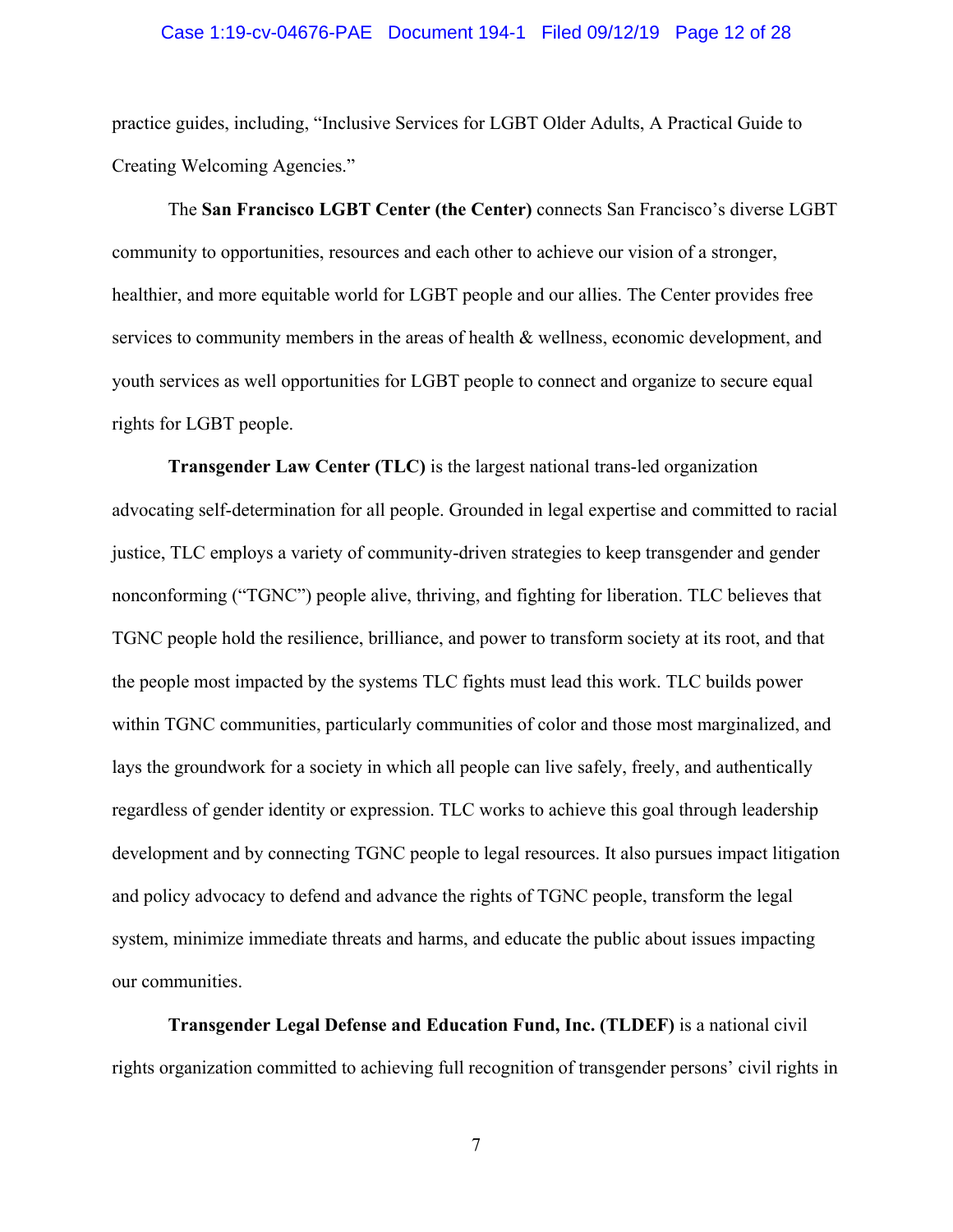# Case 1:19-cv-04676-PAE Document 194-1 Filed 09/12/19 Page 13 of 28

the United States. Since its founding in 2003, TLDEF has represented transgender persons who have experienced health care discrimination through advocacy, administrative appeals, administrative charges of discrimination, and impact litigation.

Amici submit this brief in support of Plaintiffs' motions for preliminary injunction and summary judgment to highlight the harm to lesbian, gay, bisexual, transgender, and queer ("LGBTQ") patients that will result if the challenged provisions of the U.S. Department of Health and Human Services' regulation "Protecting Statutory Conscience Rights in Health Care; Delegations of Authority," 84 Fed. Reg. 23,170 (May 21, 2019) ("the Final Rule"), are not enjoined.<sup>2</sup>

### **ARGUMENT**

# **I. THE FINAL RULE WILL HARM LGBTQ PATIENTS.**

The mission of the Department of Health and Human Services ("HHS") is "to enhance and protect the health and well-being of all Americans," which HHS fulfills "by providing for effective health and human services and fostering advances in medicine, public health, and social services."<sup>3</sup> HHS has an important role in ensuring equal access to health care and ending

<sup>2</sup> Many Amici submitted comments expressing concerns with the proposed rule*. See* Comment Nos. HHS-OCR-2018-0002-69074 (NCLR) ("NCLR Comment"); HHS-OCR-2018-0002-71044 (Equality California); HHS-OCR-2018-0002-71892 (Empire Justice Center); HHS-OCR-2018- 0002-69268 (HIV Health Care Access Work Group, joined by Equality Federation); HHS-OCR-2018-0002-70389 (Family Equality Council); HHS-OCR-2018-0002-69877 (Forge, Inc.); HHS-OCR-2018-0002-34036 (FreeState Justice, Inc.); HHS-OCR-2018-0002-70466 (GLBTQ Legal Advocates & Defenders); HHS-OCR-2018-0002-70848 (Human Rights Campaign); HHS-OCR-2018-0002-68010 (Movement Advancement Project); HHS-OCR-2018-0002-71274 (National Center for Transgender Equality); HHS-OCR-2018-0002-71509 (National LGBTQ Task Force); HHS-OCR-2018-0002-58212 (One Colorado Education Fund); HHS-OCR-2018-0002-68429 (SAGE); HHS-OCR-2018-0002-71816 (Transgender Law Center); HHS-OCR-2018-0002-71256 (New York State LGBT Health & Human Services Network, joined by Transgender Legal Defense and Education Fund, Inc.).

<sup>&</sup>lt;sup>3</sup> U.S. Dep't of Health & Hum. Servs., *About HHS*, https://perma.cc/5DGR-TNMM.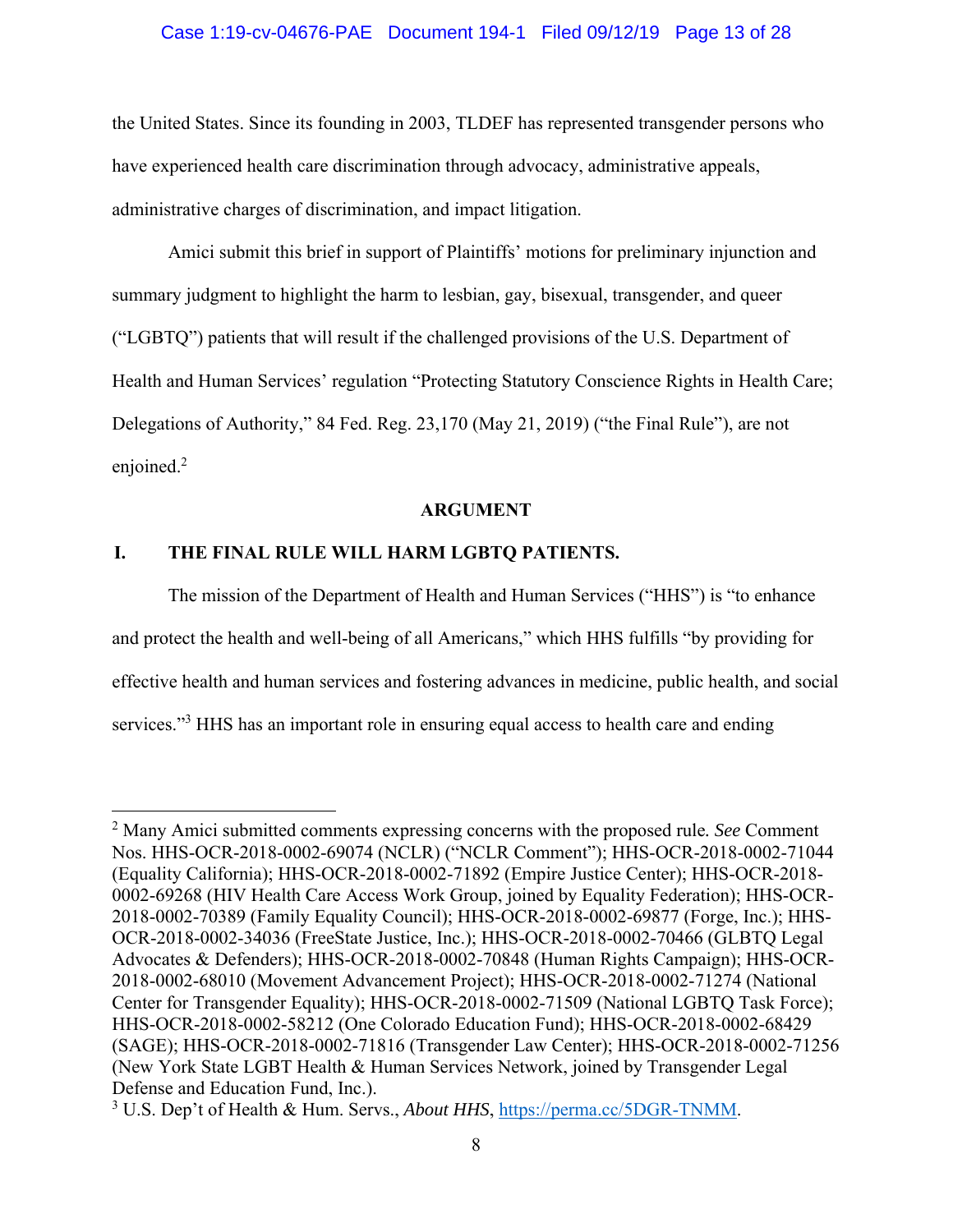# Case 1:19-cv-04676-PAE Document 194-1 Filed 09/12/19 Page 14 of 28

discriminatory practices contributing to poor health outcomes and health disparities.<sup>4</sup> But the Final Rule will do exactly the opposite. In particular, the Final Rule will harm LGBTQ patients, who already face significant barriers to health care, including pervasive and harmful discrimination in health care settings. It will invite discrimination and exacerbate the barriers LGBTQ people face in accessing care. The harm the Final Rule will cause to LGBTQ patients supports the grant of injunctive relief. *See, e.g.*, *eBay Inc. v. MercExchange, L.L.C.*, 547 U.S. 388, 391 (2006) (articulating test for permanent injunction); *Kelly v. Honeywell Int'l, Inc.*, 933 F.3d 173 (2d Cir. 2019) (articulating test for preliminary injunction).

# **A. LGBTQ People Face Significant Barriers to Accessing Health Care, Including Pervasive and Harmful Discrimination in Health Care Settings.**

LGBTQ people face significant barriers to accessing health care, including higher rates of

poverty,<sup>5</sup> unemployment,<sup>6</sup> and uninsurance<sup>7</sup> than people who are not LGBTQ. LGBTQ people

also experience health disparities, $^8$  which are particularly severe for older adults, youth,

<sup>4</sup> *See* NCLR Comment, *supra*, at 2-3 & n.3, 4 (discussing earlier efforts of HHS to reduce discrimination in health care by addressing practices such as segregation in health care facilities based on race or disability, categorical insurance coverage denials of gender-affirming medical care, and insurance plans that discriminate against people living with HIV).

<sup>5</sup> *See* Lourdes Ashley Hunter et al., *Intersecting Injustice: Addressing LGBTQ Poverty and Economic Justice for All 4-5 (2018), https://perma.cc/DC6H-228W (finding that LGBTQ people* are more likely than non-LGBTQ people to live in poverty); *id.* at 63-76 (discussing barriers to accessing health care for low-income LGBTQ people); Human Rights Watch, *"You Don't Want Second Best": Anti-LGBT Discrimination in US Health Care* 17 (2018), https://perma.cc/79KG-W3QU.

<sup>6</sup> Rich Bellis, *LGBTQ Workers Still Face Higher Unemployment Rates*, Fast Company (Nov. 8, 2017), https://perma.cc/X9LU-WPEP; S.E. James et al., Nat'l Ctr. for Transgender Equality, *2015 U.S. Transgender Survey* 98 (2016), https://perma.cc/86HL-NJC4.

<sup>7</sup> Kellan Baker & Laura E. Durso, Ctr. for Am. Progress, *Why Repealing the Affordable Care Act Is Bad Medicine for LGBT Communities* (Mar. 22, 2017), https://perma.cc/ZWH5-TXZK (finding that 15% of LGBT respondents and 25% of transgender respondents were uninsured in 2017, compared to 7% of non-LGBT people).

<sup>8</sup> *See, e.g.*, Inst. of Medicine, *The Health of Lesbian, Gay, Bisexual, and Transgender People: Building a Foundation for Better Understanding* 1 (2011), https://perma.cc/G9RY-SBXN.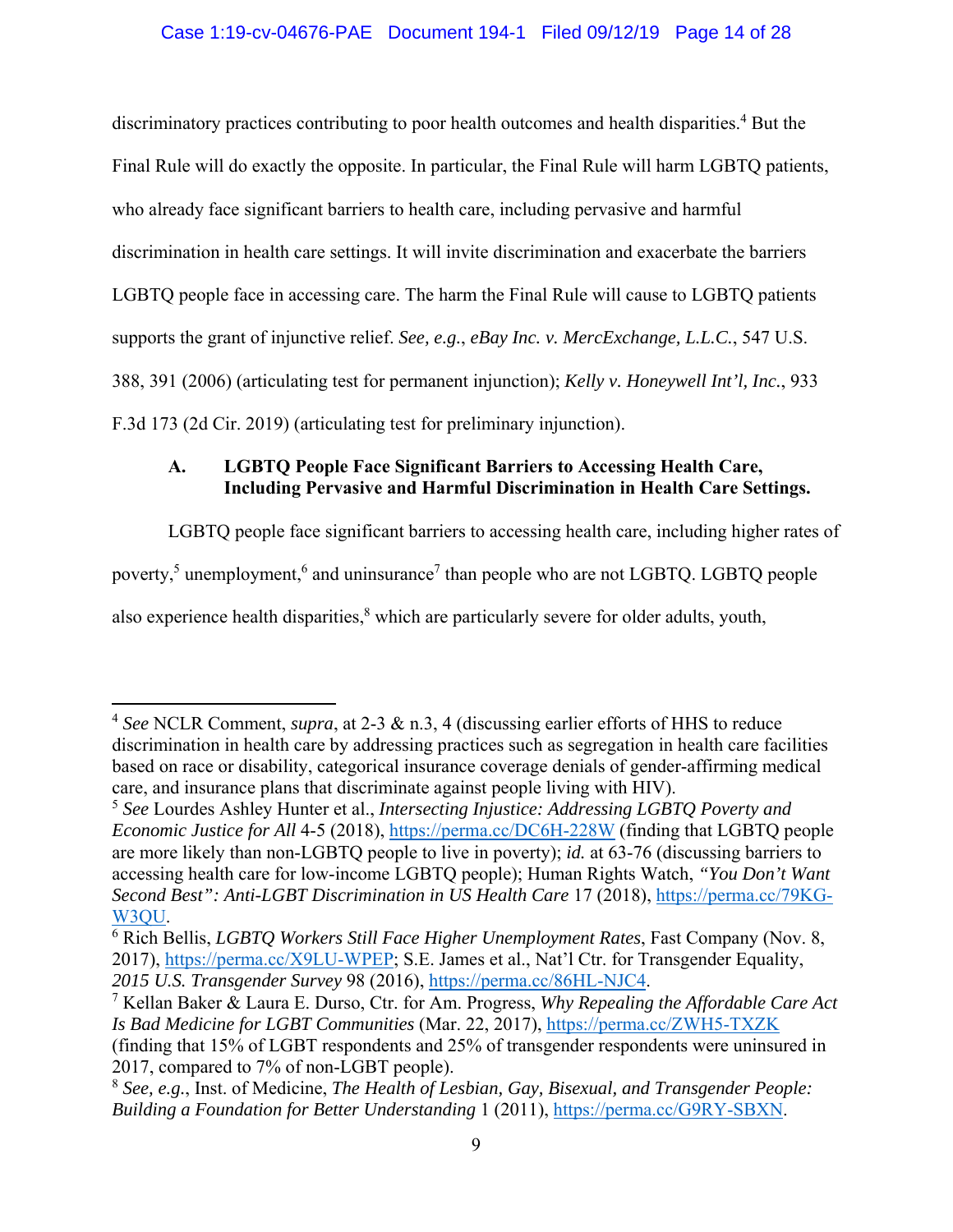transgender people, and people of color.<sup>9</sup> As HHS's Healthy People 2020 initiative has recognized, these disparities are linked to stigma and discrimination: "LGBT individuals face health disparities linked to societal stigma, discrimination, and denial of their civil and human rights."10 HHS has also stated that "[s]ocial determinants affecting the health of LGBT individuals largely relate to oppression and discrimination."11 A recent study found that individuals face significant barriers to health care as a result of discrimination based on a number of often intersecting factors, including transgender status, sexual orientation, race, and economic factors.12 As described below, LGBTQ people experience widespread discrimination in health care settings, which causes severe and lasting harm.

Discrimination against LGBTQ people in health care settings is well-documented,<sup>13</sup>

particularly with respect to transgender people, who "are often forced to navigate a healthcare

<sup>9</sup> *See, e.g.*, U.S. Dep't of Health & Hum. Servs., *Healthy People 2020, Lesbian, Gay, Bisexual, and Transgender Health*, https://perma.cc/UQ43-E75T ("Healthy People 2020"); Karen I. Fredriksen-Goldsen et al., *Physical and Mental Health of Transgender Older Adults: An At-Risk and Underserved Population*, 54 Gerontologist 488 (2014), https://perma.cc/RK3L-7MMS; Karen I. Fredriksen-Goldsen et al., *Health Disparities Among Lesbian, Gay, and Bisexual Older Adults: Results from a Population-Based Study*, 103 Am. J. Pub. Health 1802 (2013), https://perma.cc/27PX-BX7R; U.S. Ctrs. for Disease Control & Prevention, *HIV and African American Gay and Bisexual Men*, https://perma.cc/5X46-X9E5. 10 U.S. Dep't of Health & Hum. Servs., *Healthy People 2020*, *supra*.

<sup>&</sup>lt;sup>11</sup> *Id.* The CDC has similarly recognized that "[s]ocial inequality is often associated with poorer health status," and some health disparities are "associated with social and structural inequities, such as the stigma and discrimination that LGBT populations experience." U.S. Ctrs. for Disease Control & Prevention, *About LGBT Health*, https://perma.cc/C3WD-NEKY.<br><sup>12</sup> Ning Hsieh & Matt Ruther, *Despite Increased Insurance Coverage, Nonwhite Sexual* 

*Minorities Still Experience Disparities in Access to Care*, 36 Health Affairs 1786 (2017).

<sup>13</sup> *See, e.g.*, NCLR Comment, *supra*, at 4 & n.8; Shabab Ahmed Mirza & Caitlin Rooney, Ctr. for Am. Progress, *Discrimination Prevents LGBTO People from Accessing Health Care* (Jan. 18, 2018), https://perma.cc/X9TN-5Q3U; James et al., *supra*, at 93-125; Lambda Legal, *When Health Care Isn't Caring: Lambda Legal's Survey of Discrimination Against LGBT People and People with HIV* (2010), https://perma.cc/B8TC-MJS4; *see also* Inst. of Medicine, *supra*, at 61- 67 (discussing barriers that LGBT people face in accessing health care).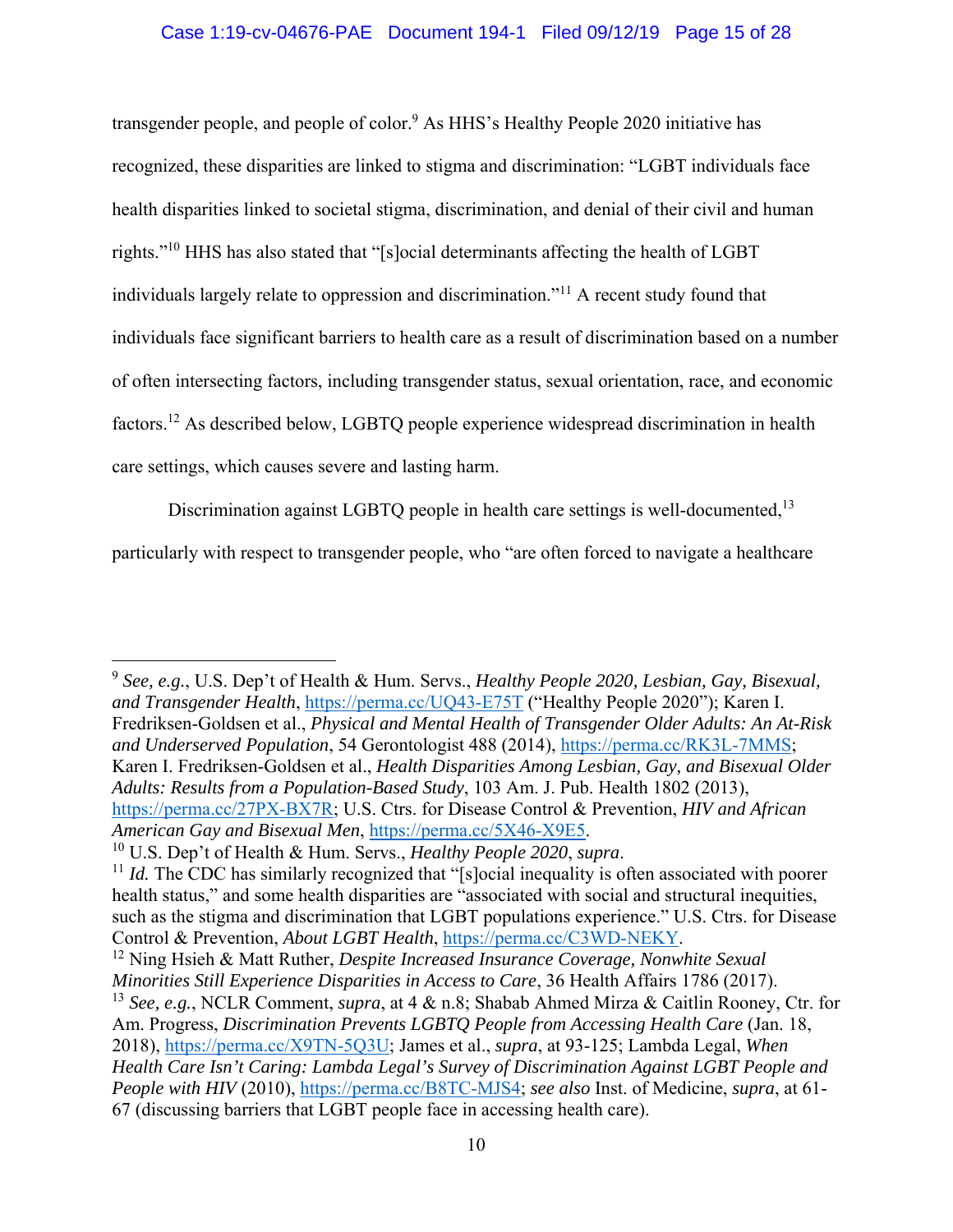### Case 1:19-cv-04676-PAE Document 194-1 Filed 09/12/19 Page 16 of 28

system that is resistant at best and at times openly hostile toward transgender people's needs."14 A 2010 study by Lambda Legal found that 56% of lesbian, gay, and bisexual respondents had experienced instances of discrimination in health care, such as refusal of health care, excessive precautions used by health care professionals, and physically rough or abusive behavior by health care professionals.<sup>15</sup> Seventy percent of transgender and gender non-conforming respondents experienced the same, as had 63% of respondents living with HIV.<sup>16</sup> The study also found that respondents of color and low-income respondents experienced higher rates of discrimination and substandard care.<sup>17</sup> More recently, the 2015 U.S. Transgender Survey, a national survey of nearly 28,000 people, found that 33% of respondents who saw a health care provider in the past year had at least one negative experience related to being transgender, with a higher percentage for transgender men, people with disabilities, and those who identified as American Indian, Black, Middle Eastern, or multiracial.<sup>18</sup> Types of negative experiences included: having to teach the provider about transgender people to get appropriate care, a health care provider asking unnecessary or invasive questions, being refused medical care, being verbally harassed in a health care setting, having a provider use harsh or abusive language when treating them, or being physically attacked or sexually assaulted in a health care setting.<sup>19</sup>

Outright refusals of care based on a patient's sexual orientation or gender identity are widespread, especially with respect to transgender people. A nationally representative study from

14 Kristie L. Seelman et al., *Transgender Noninclusive Healthcare and Delaying Care Because of Fear: Connections to General Health and Mental Health Among Transgender Adults*, 2.1 Transgender Health 18 (2017), https://perma.cc/3CZZ-JDWK. 15 Lambda Legal, *When Health Care Isn't Caring*, *supra*, at 5.

<sup>16</sup> *Id.* at 10.

<sup>17</sup> *Id.* at 11.

<sup>18</sup> James et al., *supra*, at 96 fig.7.3.

<sup>19</sup> *Id.*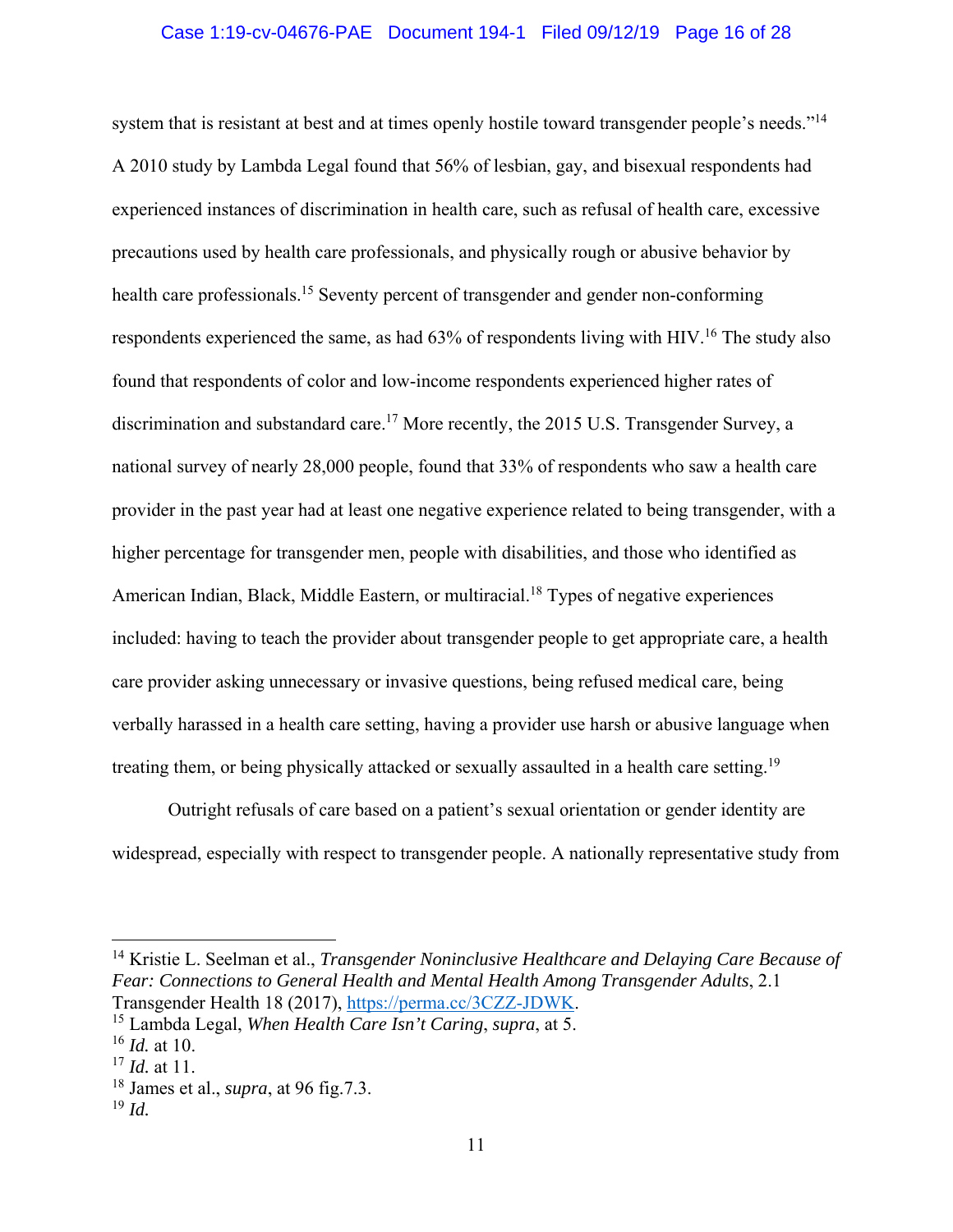#### Case 1:19-cv-04676-PAE Document 194-1 Filed 09/12/19 Page 17 of 28

the Center for American Progress in 2017 showed that among LGBTQ respondents who saw a health care provider in the past year, 29% of transgender respondents, and 8% of lesbian, gay, bisexual, and queer respondents, said a provider refused to see them because of their actual or perceived gender identity or sexual orientation.<sup>20</sup> Some denials of care involve specific services related to sexual orientation or transgender status, such as fertility or assisted reproductive services for a same-sex couple, or hormone therapy for a transgender person.<sup>21</sup> And some are denials of care for medical treatments that are completely unrelated to the person's LGBTQ identity. For example, a respondent to a national survey of transgender people said, "I have been refused emergency room treatment even when delivered to the hospital by ambulance with numerous broken bones and wounds."<sup>22</sup>

Many LGBTQ people have experienced a denial or delay of medical care due to a provider's religious beliefs. In 2015, a lesbian couple in Michigan brought their six-day-old newborn to the pediatrician for a check-up and were told the pediatrician would not see the infant because of the doctor's religious objections.<sup>23</sup> A social worker told Human Rights Watch that a transgender child was accepted for treatment at a religiously affiliated psychiatric practice, but

<sup>&</sup>lt;sup>20</sup> Mirza & Rooney, *supra*.<br><sup>21</sup> For example, a transgender woman reported that when she asked her long-time doctor for help obtaining hormone therapy, the doctor "looked at me, and then she kind of hemmed and hawed . . . and she said, 'Well, I just don't believe in that, and I can't help you with that.'" Christine Grimaldi, *It's 'Scary,' But Transgender Patients Are Fighting Trump's Health-Care Discrimination Agenda*, Rewire.News (Mar. 13, 2018), https://perma.cc/AHF3-YQKR. <sup>22</sup> Jaime M. Grant et al., Nat'l Ctr. for Transgender Equality & Nat'l Gay and Lesbian Task Force, *Injustice at Every Turn: A Report of the National Transgender Discrimination Survey* 73 (2011), https://perma.cc/9TGK-4GA3. 23 Andrew Satter & Sarah McBride, Ctr. for Am. Progress, *Their Baby Was Denied Access to* 

*Care Because They Are Gay* (July 21, 2015), https://perma.cc/WUR8-UJFL; Abby Phillip, *Pediatrician Refuses to Treat Baby with Lesbian Parents and There's Nothing Illegal About It*, Washington Post (Feb. 19, 2015), https://perma.cc/V8ZQ-BWVK.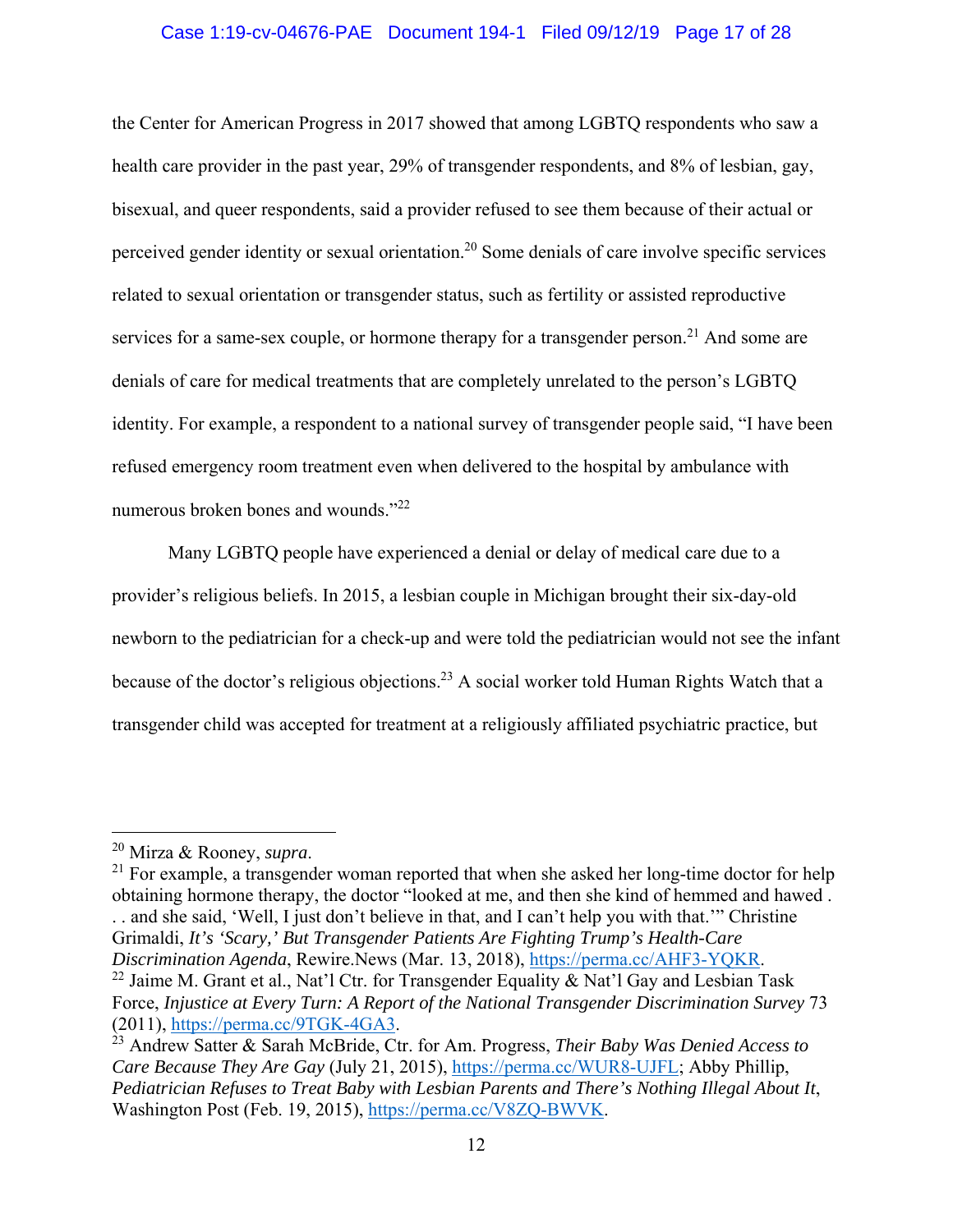## Case 1:19-cv-04676-PAE Document 194-1 Filed 09/12/19 Page 18 of 28

then turned away when the doctor learned the child was transgender.<sup>24</sup> As the social worker explained:

They accepted the person at first, but when they found out [the person] was a trans client, the doctor said we don't see trans clients here. They got in the door, but then got turned away. It often takes months to get an appointment here, and the family felt they had invested a lot of time to get in, and was then turned away.25

A lesbian in Mississippi reported that when she and her wife were seeking a fertility doctor in 2012, the receptionist said that the doctor would not see them because "[i]t's his religious belief that he only treats straight married couples."26 Human Rights Watch also reported that the mother of a gay teenager called a pediatric practice and said, "we've seen you our whole life and our son is gay and we just wanted to make sure it wouldn't be an issue," to which the pediatrician replied, "you need to understand this is a Christian-based office and we may not be a good fit for your family any longer."27 And at Catholic hospitals, based on religious directives, transgender men have experienced the abrupt cancellation of medically necessary, scheduled hysterectomies, even though those hospitals permit hysterectomies to be performed for patients who are not transgender.<sup>28</sup>

Denying necessary medical care for any reason, including a provider's religious beliefs, has direct health consequences for patients. As UCLA's Williams Institute stated in comments

26 Human Rights Watch, *All We Want Is Equality: Religious Exemptions and Discrimination Against LGBT People in the United States* 21 (2018), *https://perma.cc/XM5N-NC2G.* <sup>27</sup> *Id.* at 22.

<sup>24</sup> Human Rights Watch, *"You Don't Want Second Best," supra*, at 19.

<sup>25</sup> *Id.*

<sup>28</sup> *Minton v. Dignity Health*, First Am. Compl., No. 17-558259 (Cal. Super. Ct), https://perma.cc/T2WP-GWE2; *Knight v. St. Joseph Health*, Compl., No. DR190259 (Cal. Super. Ct.), https://perma.cc/3EP5-XUFR; *Conforti v. St. Joseph Healthcare Sys. Inc.*, Compl., No. 2:17-cv-00050-JAL-JAD (D.N.J.); *see also* NCLR Comment, *supra*, at 9 (describing experience of a transgender caller to NCLR help line whose hysterectomy was denied by a Catholic hospital).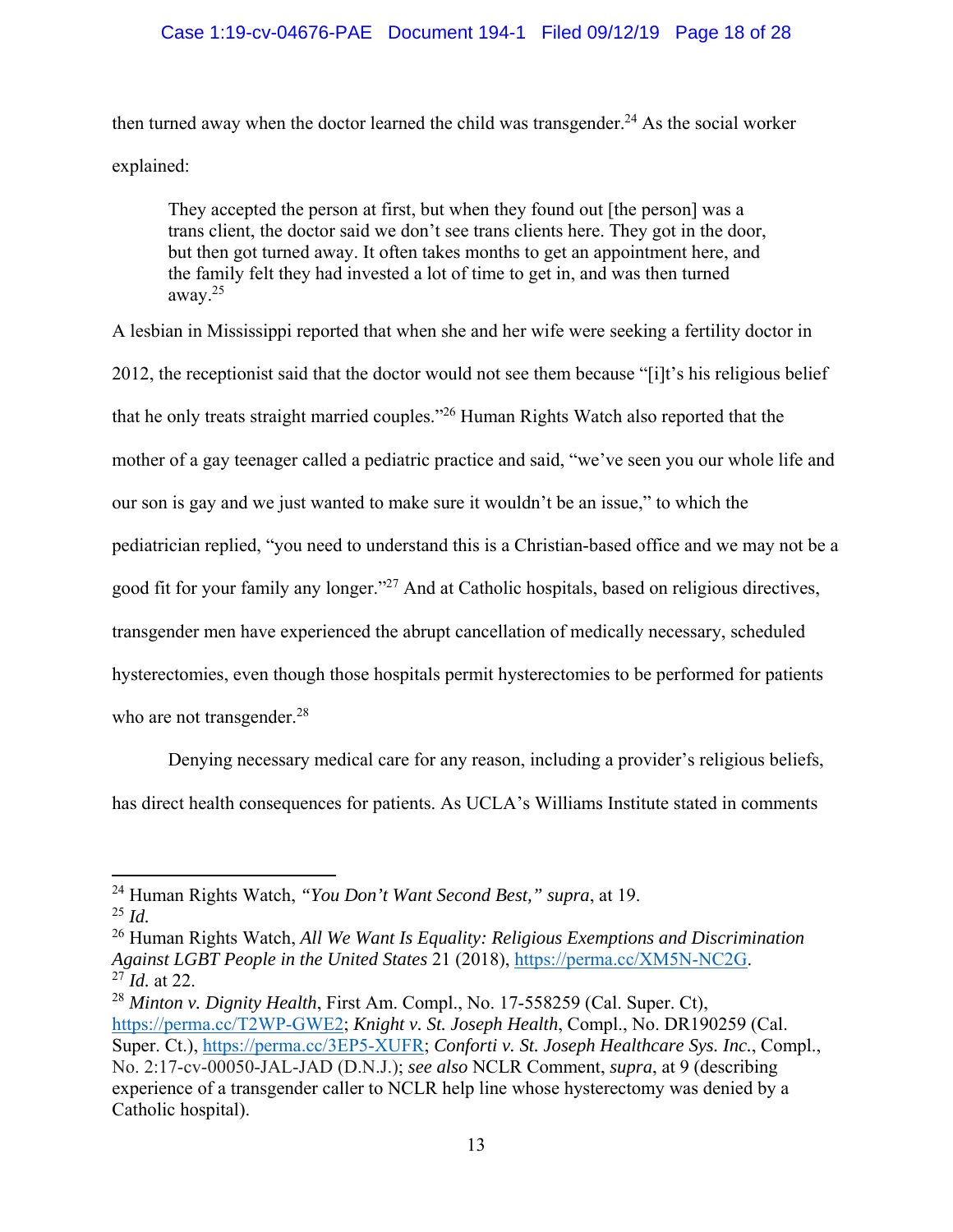### Case 1:19-cv-04676-PAE Document 194-1 Filed 09/12/19 Page 19 of 28

on the proposed Rule, "[a]n individual who is denied care must, at a minimum, experience the inconvenience of seeking alternative providers for the service," which "can be especially critical for individuals who live in communities where no such alternatives are available or where reaching an alternative care provider can only be done with great cost and effort."<sup>29</sup> LGBTO people often have to travel long distances to find LGBTQ-friendly providers or to receive specific care. For example, the U.S. Transgender Survey reported that 29% of respondents seeking transition-related care had to travel 25 miles or more to access it.<sup>30</sup> Human Rights Watch interviewed LGBTQ people who described driving across Michigan to find a friendly nurse practitioner or medical practice, driving from East Tennessee to North Carolina for regular hormone injections, and traveling two hours each way to attend therapy or meet with a transaffirming doctor in another state.<sup>31</sup> In the 2017 study from Center for American Progress, nearly 1 in 5 LGBTQ people, including 31% of transgender people, said that if they were turned away by a hospital, it would be "very difficult" or "not possible" to find the same type of service at another hospital.<sup>32</sup> The rate was much higher  $-41\%$  – for LGBTQ people living outside of a metropolitan area.<sup>33</sup> For these patients, being turned away by a medical provider may result in being denied care entirely.<sup>34</sup>

Even when doctors or other providers do not turn them away, LGBTQ people experience other forms of discrimination in health care settings. In an example shared by Lambda Legal, a

<sup>&</sup>lt;sup>29</sup> UCLA Williams Institute, Comment Letter on Proposed Rule on Protecting Statutory Conscience Rights in Health Care 9 (Mar. 27, 2018), HHS-OCR-2018-0002-72082. 30 James et al., *supra*, at 99 fig.7.7.

<sup>31</sup> Human Rights Watch, *"You Don't Want Second Best," supra*, at 14.

<sup>32</sup> Mirza & Rooney, *supra*.

<sup>33</sup> *Id.*

<sup>34</sup> *See also* NCLR Comment 6-7 (describing challenges LGBTQ people in rural communities face in accessing adequate health care, including that health-care disparities in general are often more pronounced in rural areas, and this is further compounded for LGBTQ people).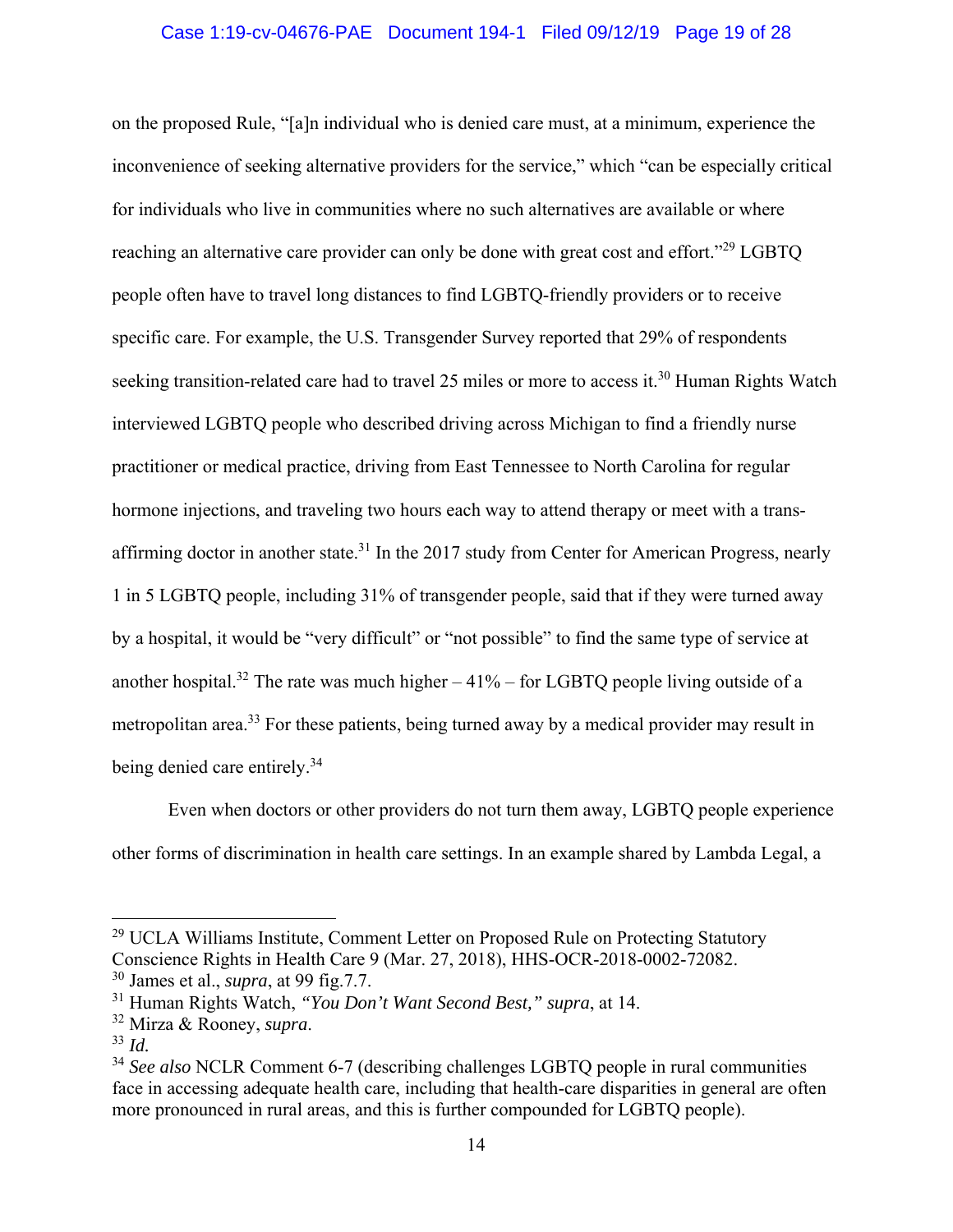#### Case 1:19-cv-04676-PAE Document 194-1 Filed 09/12/19 Page 20 of 28

lesbian in Texas brought her two-year old child to a pediatric dentist after the child fell and her tooth was knocked out.<sup>35</sup> The dentist asked who was the "real mother," said "a child cannot have two mothers," and told the mother that he would only see the "biological mother" (with a birth certificate as proof) before he would treat the child.<sup>36</sup> Such incidents are not isolated. The 2017 Center for American Progress study reported that among lesbian, gay, bisexual, and queer respondents who had visited a doctor or health care provider in the year before the survey, 7% said that a doctor or other provider refused to recognize their family, including a child or samesex spouse or partner; 9% said that a doctor or other provider used harsh or abusive language when treating them; and 7% said they experienced unwanted physical contact from a doctor or other health care provider (such as fondling, sexual assault, or rape).37 LGBTQ people of color are more vulnerable than white LGBTQ people to discrimination and mistreatment. For example, Lambda Legal's 2010 study found that lesbian, gay, or bisexual respondents of color were more than twice as likely as white respondents to have experienced physically rough or abusive treatment by medical professionals.38

Transgender people are particularly likely to experience discrimination and mistreatment in health care settings. In the 2017 Center for American Progress study, 23% of transgender respondents who had seen a doctor or other health care provider in the past year said a healthcare provider intentionally refused to recognize their gender identity and deliberately referred to them by the wrong name or pronouns.<sup>39</sup> As the mother of a transgender teenager told Human Rights

<sup>35</sup> *See* Br. of Amici Curiae Lambda Legal Defense & Education Fund, Inc., Family Equality Council, et al. in Support of Respondents 18-19, *Masterpiece Cakeshop, Ltd. v. Colo. Civil Rights Comm'n*, No. 16-111, https://perma.cc/SQ2F-XG5N. <sup>36</sup> *Id.*

<sup>37</sup> Mirza & Rooney, *supra*. 38 Lambda Legal, *When Health Care Isn't Caring*, *supra*, at 12.

<sup>39</sup> Mirza & Rooney, *supra*.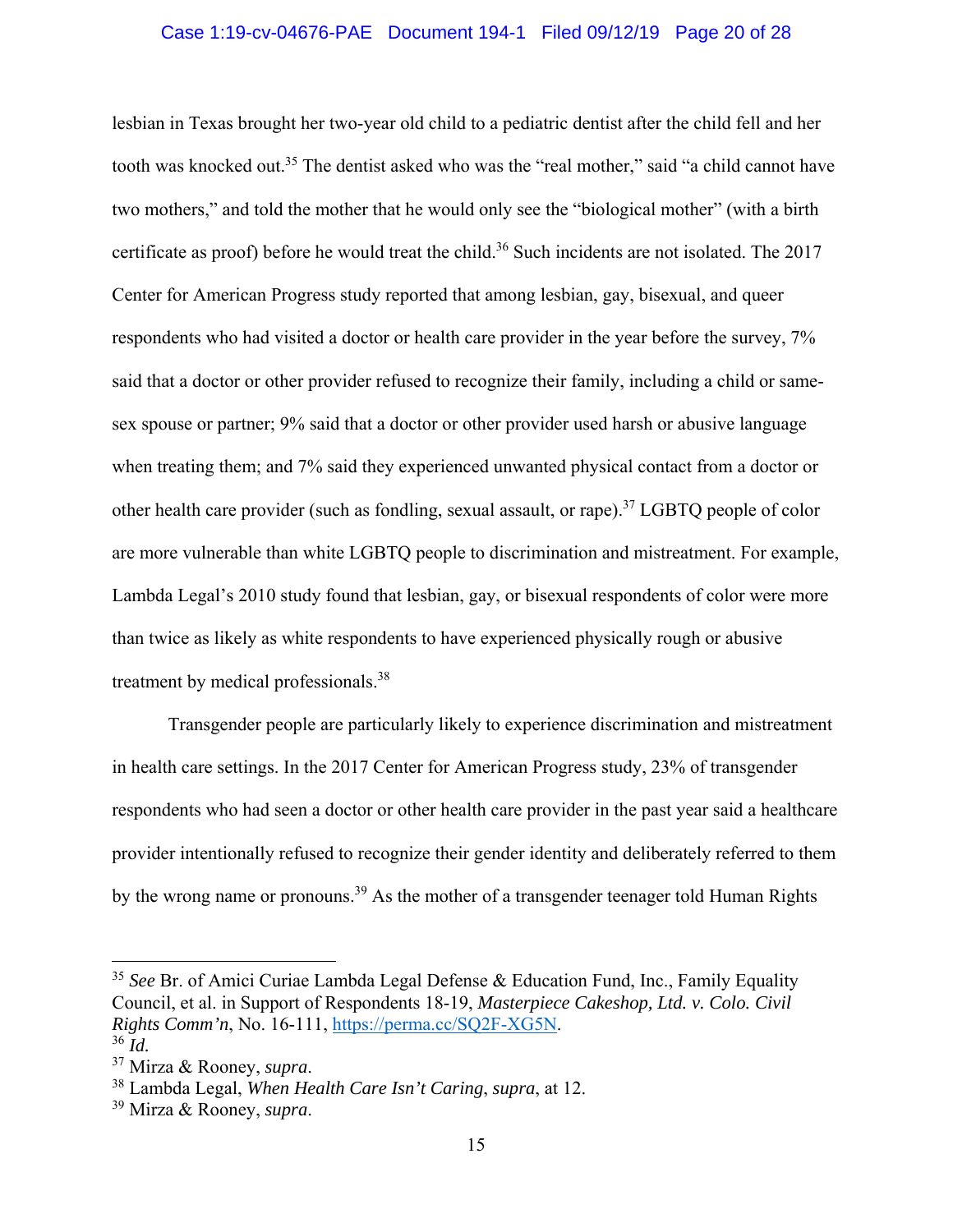#### Case 1:19-cv-04676-PAE Document 194-1 Filed 09/12/19 Page 21 of 28

Watch, "I said these are his name and his pronouns and he was sitting there, and the doctor uses his birth name and pronouns . . . . After the doctor left, [my son] cried for a solid ten minutes, and said I don't want to come back here ever again."<sup>40</sup> A respondent to the U.S. Transgender Survey shared, "I was consistently misnamed and misgendered throughout my hospital stay. I passed a kidney stone during that visit. On the standard 1-10 pain scale, that's somewhere around a 9. But not having my identity respected, that hurt far more."41

Providers' refusal to recognize a transgender patient's gender identity by deliberately refusing to use a transgender person's name and pronouns can also result in dangerous denials of care. NCLR and Transgender Law Center represented the mother of Kyler Prescott, a transgender boy, who was admitted to a hospital inpatient psychiatric unit in San Diego because of his suicidal thoughts. *See Prescott v. Rady Children's Hospital-San Diego*, 265 F. Supp. 3d 1090, 1096 (C.D. Cal. 2017) (citing complaint). Although hospital staff assured Kyler's mother that Kyler's gender identity would be respected and that staff would refer to Kyler with male gender pronouns, staff repeatedly addressed and referred to Kyler as a girl. Kyler reported that one employee said, "Honey, I would call you he, but you're such a pretty girl." *Id.* at 1097 (quoting complaint). "Despite concerns over Kyler's continuing depression and suicidal thoughts, Kyler's medical providers concluded that he should be discharged early from the hold at [the hospital] because of the staff's conduct." *Id.* (citing complaint).

Transgender people are also disproportionately likely to experience mockery, harsh and abusive language, and unwanted physical contact from healthcare providers and office staff. The Center for American Progress found that that among transgender respondents who visited a

<sup>40</sup> Human Rights Watch, *"You Don't Want Second Best," supra*, at 20.

<sup>41</sup> James et al., *supra*, at 96.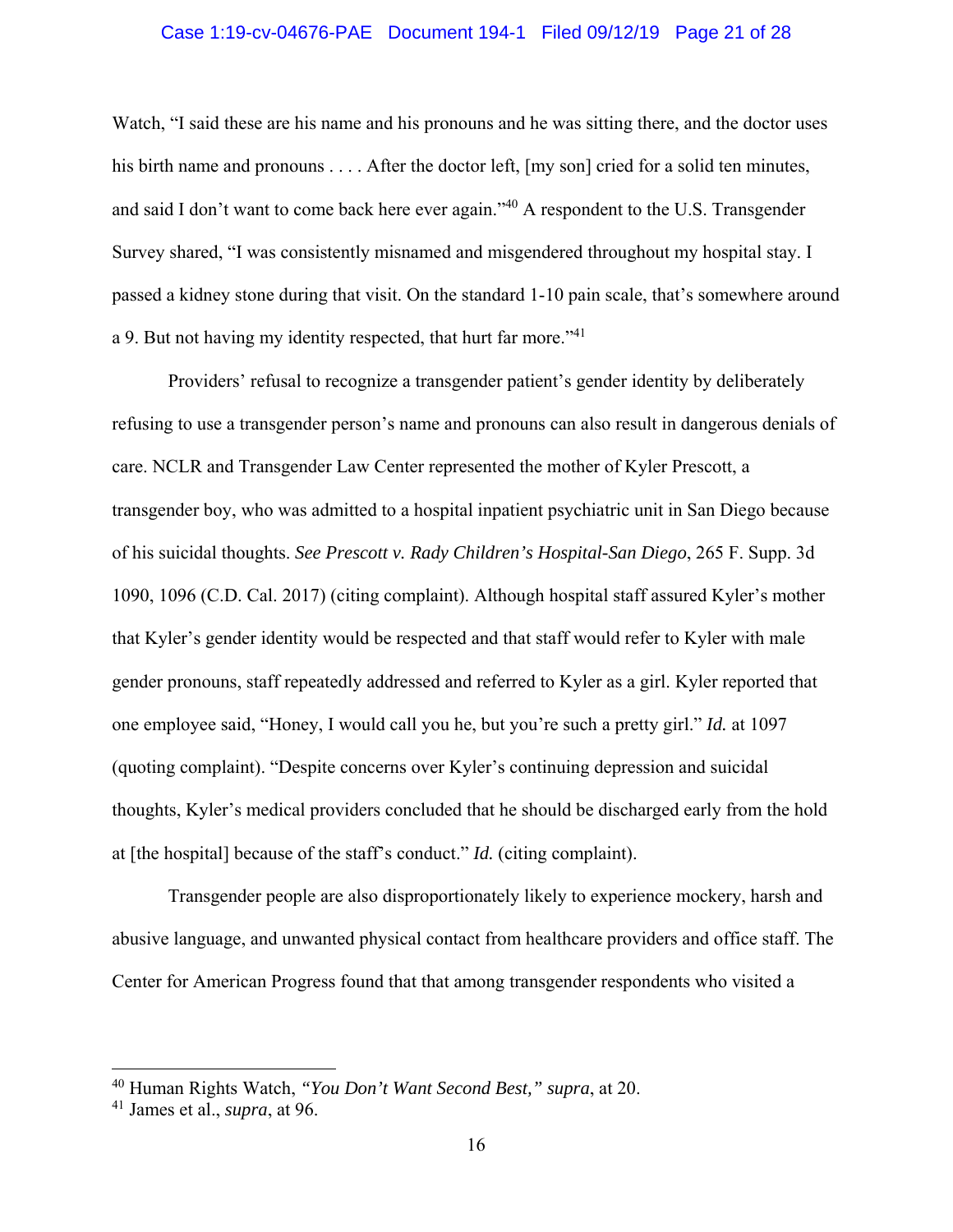#### Case 1:19-cv-04676-PAE Document 194-1 Filed 09/12/19 Page 22 of 28

doctor or other health care provider in the past year, 21% said a doctor or other health care provider used harsh or abusive language in treating them, and 29% said they experienced unwanted physical contact (such as fondling, sexual assault, or rape) from a doctor or other health care provider.<sup>42</sup> A respondent to another national survey reported, "I was forced to have a pelvic exam by a doctor when I went in for a sore throat. The doctor invited others to look at me while he examined me and talked to them about my genitals."<sup>43</sup> Human Rights Watch reported an incident where a transgender woman was being treated for cardiomyopathy, and a nurse "left the room<sup>[]</sup> and audibly told another nurse to come look at [the patient's] breasts."<sup>44</sup> Another transgender woman reported hearing nurses' and office staff's "giggles" and "snickers" when she began to live openly as a transgender woman."<sup>45</sup>

Fear of discrimination in health care settings deters and delays LGBTQ people from seeking necessary medical care. For example, a mother told Human Rights Watch that her transgender son had not been to the dentist in two years due to fear of discrimination, and another interviewee said that her same-sex partner, a nurse, had never been to the gynecologist because she was afraid of how she might be treated.<sup>46</sup> In the U.S. Transgender Survey, 23% of respondents did not see a doctor in the past year when they needed to because of fear of being mistreated.47 As one respondent described:

Multiple medical professionals have misgendered me, denied to me that I was transgender or tried to persuade me that my trans identity was just a misdiagnosis of something else, have made jokes at my expense in front of me and behind my back, and have made me feel physically unsafe. I often do not seek medical

<sup>42</sup> Mirza & Rooney, *supra*. 43 Grant, *supra*, at 74.

<sup>44</sup> Human Rights Watch, "*You Don't Want Second Best," supra*, at 19.

<sup>45</sup> Grimaldi, *supra*. 46 Human Rights Watch, "*You Don't Want Second Best*," *supra*, at 25-26.

<sup>47</sup> James et al., *supra*, at 98.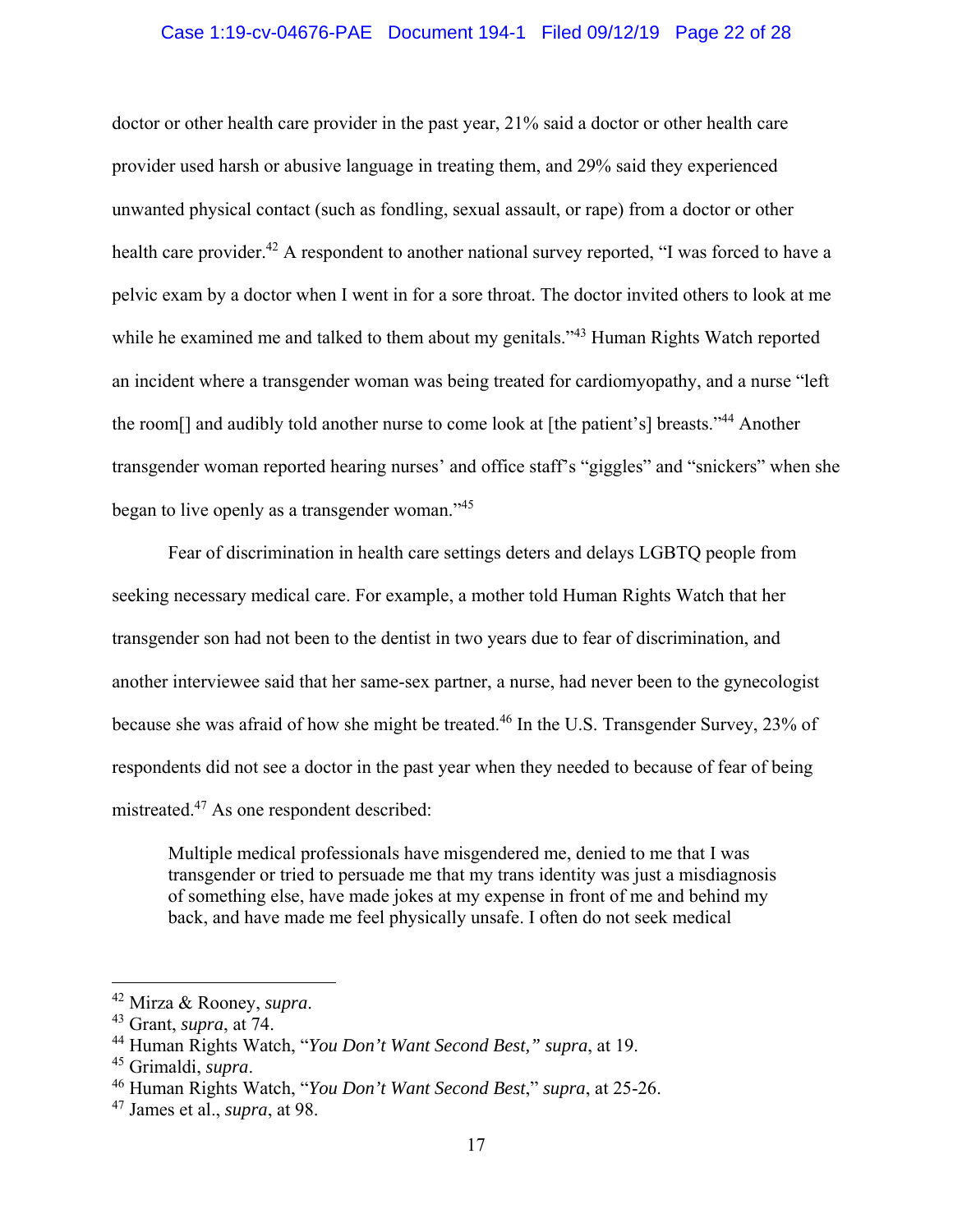### Case 1:19-cv-04676-PAE Document 194-1 Filed 09/12/19 Page 23 of 28

attention when it is needed, because I'm afraid of what harassment or discrimination I may experience in a hospital or clinic.<sup>48</sup>

Those who have experienced discrimination in healthcare settings are even more likely to avoid or delay necessary medical care. As the Center for American Progress study found, LGBTQ people who had experienced discrimination in the past year were nearly *seven times more likely* than people who had not experienced discrimination in the past year to avoid doctor's offices.<sup>49</sup> A recent study of transgender people found "a significant association between delaying needed healthcare in the past year because of fear of discrimination and worse general health and mental health (current depression, suicidal ideation, and suicide attempts)."<sup>50</sup>

The examples discussed above show the range of harms resulting from discrimination against LGBTQ people in health settings, including the practical harms when specific medical care is delayed or denied, the emotional harm resulting from the experience of discrimination, and poor health outcomes. As UCLA's Williams Institute explained in a comment to the proposed rule, "refusals of service based on sexual orientation or gender identity are 'minority stressors' that can profoundly harm the health and well-being of LGBT people who are directly subject to these refusals of service."<sup>51</sup> In particular, "[w]hen a health care provider denies care or provides lesser care to an LGBT person because of their sexual orientation or gender identity – regardless of the intent behind the discrimination – it is a prejudice event, a type of minority stress, which has both tangible and symbolic impacts on the LGBT patient."<sup>52</sup> As noted above,

<sup>&</sup>lt;sup>48</sup> *Id.* at 96.<br><sup>49</sup> See Mirza & Rooney, supra.

<sup>&</sup>lt;sup>50</sup> Seelman et al., *supra*, at 25.

<sup>51</sup> UCLA Williams Inst. Comment 8-9.

<sup>&</sup>lt;sup>52</sup> *Id.* at 9. This is consistent with research on "minority stress," a framework for understanding high rates of poor mental health and other disparities in a minority population resulting from chronic stressors such as stigma and discrimination. *See, e.g.*, Seelman et al., *supra*, at 19 (reviewing studies); Carl G. Streed et al., *Association Between Gender Minority Status and Self-*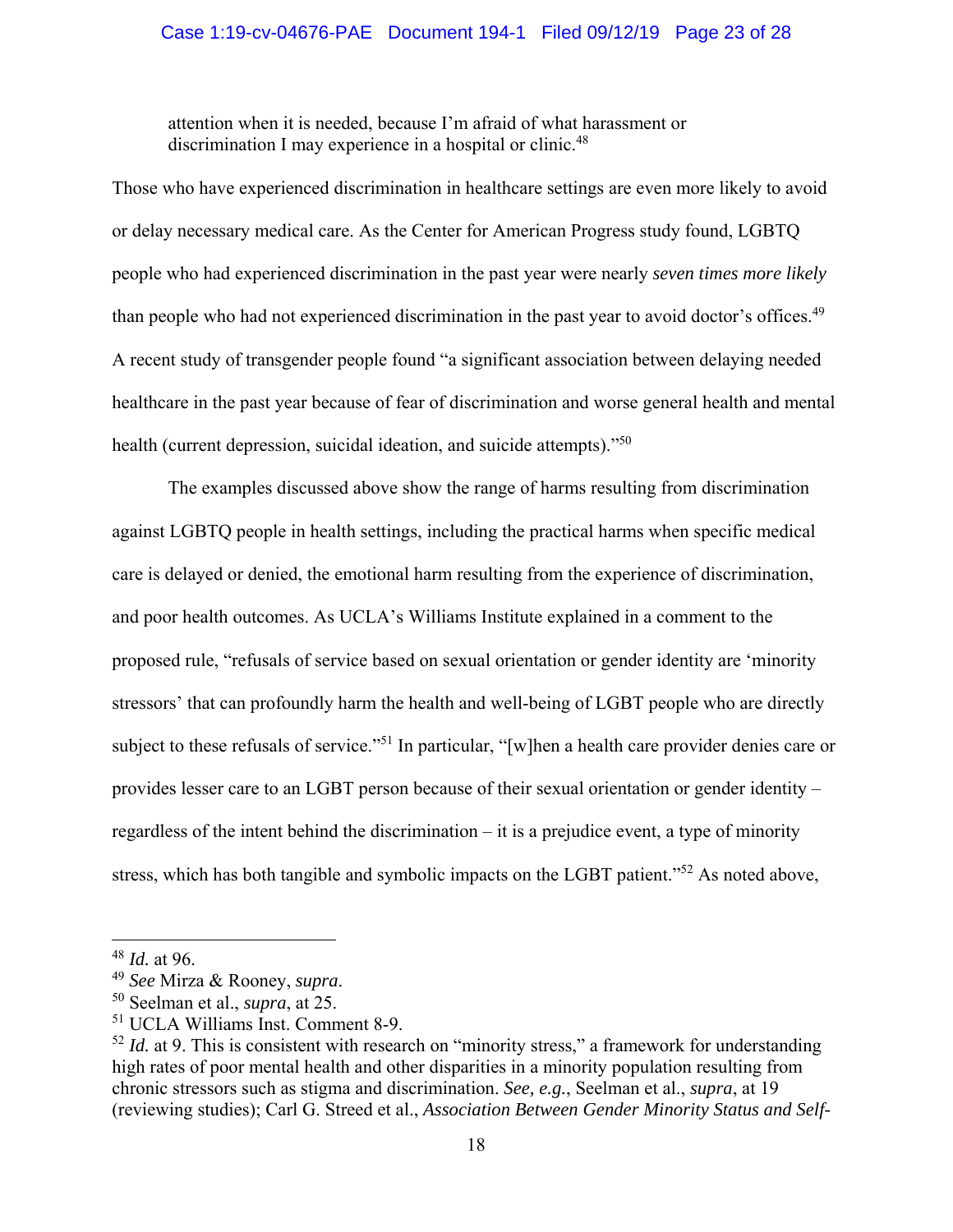#### Case 1:19-cv-04676-PAE Document 194-1 Filed 09/12/19 Page 24 of 28

HHS's Healthy People 2020 initiative has recognized that LGBTQ health disparities are linked to stigma and discrimination.<sup>53</sup> The U.S. Transgender Survey found that transgender people were nearly eight times more likely than the general population to be experiencing significant psychological distress, which was "associated with a variety of experiences of rejection, discrimination, and violence."54 In addition, *sixty percent* of respondents in a national study of transgender and gender non-conforming people who had been refused medical care because of anti-transgender bias reported a lifetime suicide attempt, a rate significantly higher than the percentage of respondents as a whole.<sup>55</sup>

#### **B. The Final Rule Will Exacerbate Barriers to Health Care for LGBTQ People.**

The Final Rule will compound barriers to health care for LGBTQ people, particularly those who are transgender, by inviting healthcare workers to refuse services or referrals to LGBTQ people. HHS contemplates that more healthcare workers will raise religious- or conscience-related objections: it states that "[t]he Department expects that, as a result of this rule, more individuals, having been apprised of those rights, will assert them." 84 Fed. Reg. at 23,250. And although HHS fails to adequately consider the costs to patients who will be denied care as a result of the Final Rule,<sup>56</sup> it acknowledges that "[d] ifferent types of harm can result from denial of a particular procedure based on an exercise of belief or conviction." 84 Fed. Reg. at 23,251. HHS provides no evidence for its unsupported assertion that Final Rule will generate "significant

*Reported Physical and Mental Health in the United States*, 177 JAMA Internal Medicine 1210 (2017), https://perma.cc/5XU9-VBC2. 53 U.S. Dep't of Health & Hum. Servs., *Healthy People 2020*, *supra*.

<sup>54</sup> James et al., *supra*, at 105-07.

<sup>55</sup> Ann P. Haas et al., Am. Foundation for Suicide Prevention & UCLA Williams Inst., *Suicide Attempts among Transgender and Gender Non-Conforming Adults: Findings of the National Transgender Discrimination Survey* 12 & tbl.18 (2014), https://perma.cc/R3B6-4EL5.

<sup>56</sup> *See generally* Amicus Curiae Br. of Institute for Policy Integrity.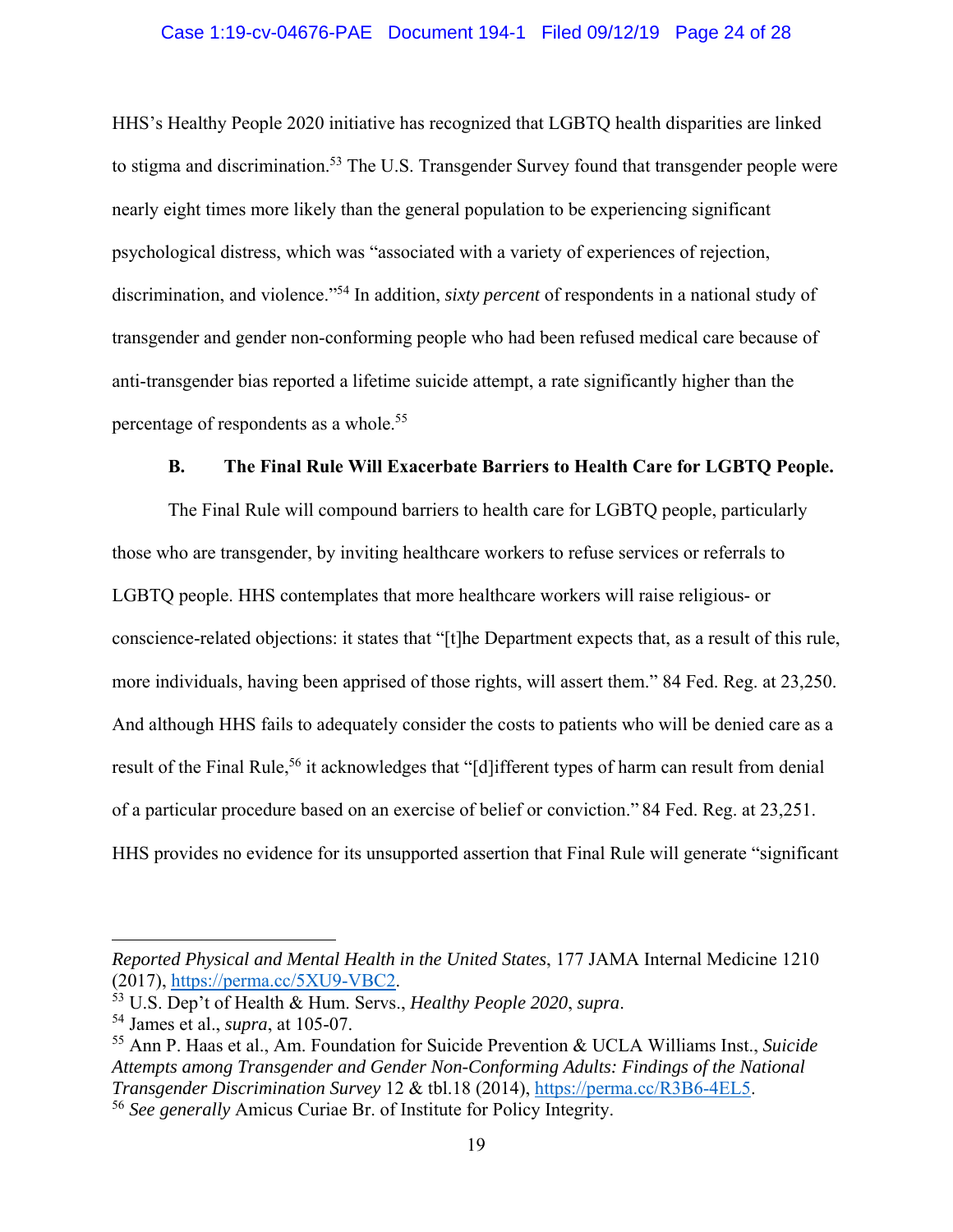#### Case 1:19-cv-04676-PAE Document 194-1 Filed 09/12/19 Page 25 of 28

overall increases in access" to health care. *Id.* at 23,252. This speculation flies in the face of the well-documented experiences of LGBTQ people in health care settings and the wide-ranging, lasting harms that result from denials of care, as well as the fear of denials of care or other forms of discrimination. As discussed below, the Final Rule will result in an increase in refusals of care to LGBTQ patients, particularly transgender people, and ambiguous language in the Final Rule may be misinterpreted to permit wider, status-based discrimination against LGBTQ patients.

First, the Final Rule will harm transgender patients seeking medically necessary, and in some cases, lifesaving medical procedures to treat gender dysphoria, the medical diagnosis characterized by the distress that arises from incongruence between a person's gender identity and the person's assigned sex at birth.<sup>57</sup> Gender dysphoria is a serious medical condition: if untreated, it can lead to "clinically significant psychological distress, dysfunction, debilitating depression and, for some people without access to appropriate medical care and treatment, suicidality and death."<sup>58</sup> It can, however, "in large part be alleviated through treatment."<sup>59</sup>

The Final Rule, although ambiguous, appears to suggest that HHS may consider certain treatments for gender dysphoria as "sterilization." But procedures performed for the purpose of sterilization are different from treatments or procedures performed for other purposes, such as

<sup>58</sup> Am. Medical Ass'n, House of Delegates, Resolution 122 (A-08), Resolution on Removing Financial Barriers to Care for Transgender Patients 2 (2008), https://perma.cc/D88W-AZTU.<br><sup>59</sup> World Professional Ass'n for Transgender Health, *Standards of Care for the Health of* 

*Transsexual, Transgender, and Gender-Nonconforming People* 1 (7th Version 2011), https://perma.cc/FYN2-YZQX. While specific treatments must be determined on an individualized basis, treatments for gender dysphoria can include: mental health services, such as assessment, counseling, and psychotherapy; social transition (living one's life in accordance with one's gender identity); hormone treatment; and surgical procedures. *See id.* at 9-10; World Professional Ass'n for Transgender Health, *Position Statement on Medical Necessity of Treatment, Sex Reassignment, and Insurance Coverage in the U.S.A.* 3 (Dec. 21, 2016), https://perma.cc/N3SL-NZQ5.

<sup>57</sup> *See* Am. Psychiatric Ass'n, *Diagnostic and Statistical Manual of Mental Disorders* 451-53 (5th ed. 2013).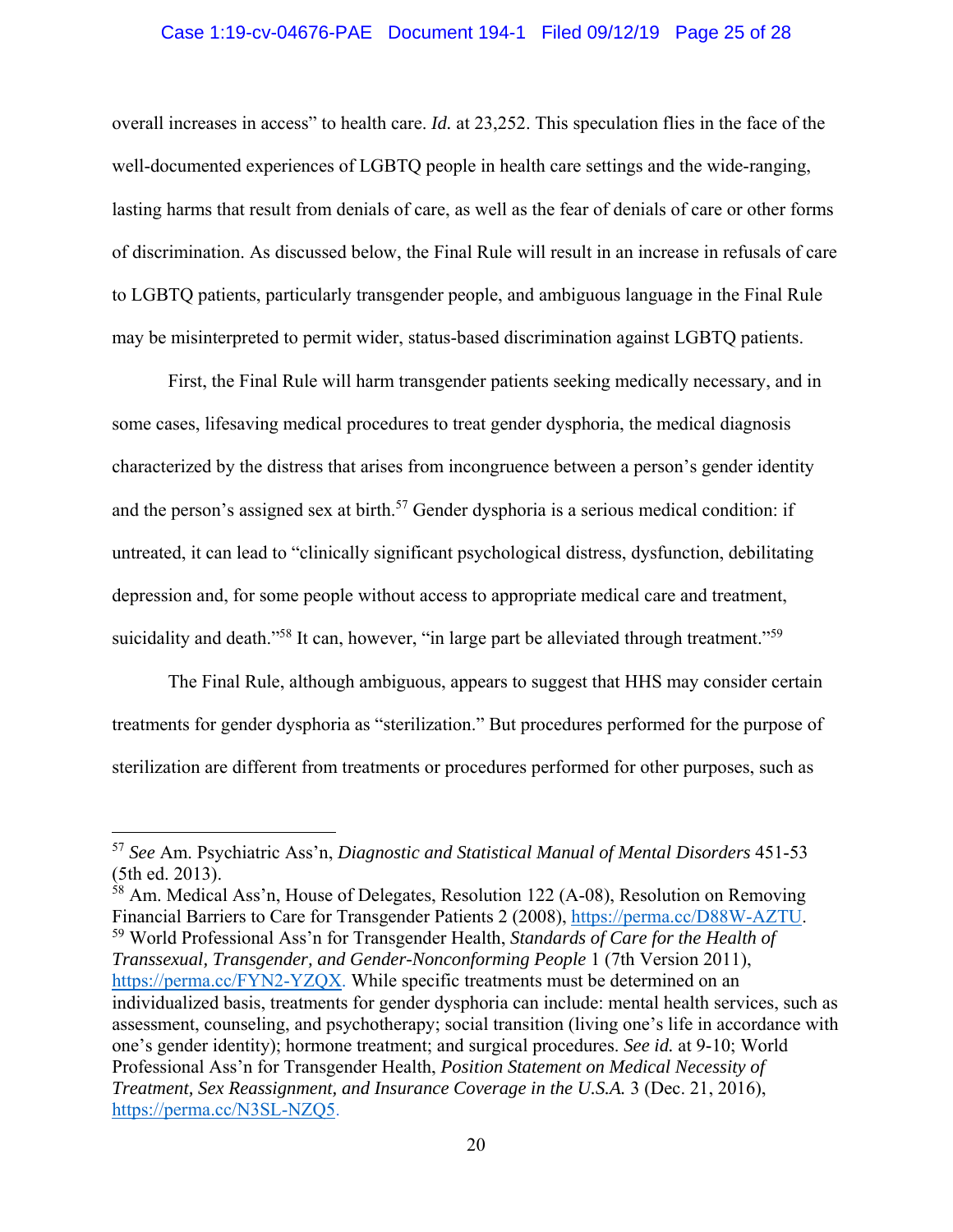#### Case 1:19-cv-04676-PAE Document 194-1 Filed 09/12/19 Page 26 of 28

surgical treatments to treat gender dysphoria, that may also affect reproductive function. The Final Rule twice references *Minton v. Dignity Health*, No. 17-558259 (Cal. Super. Ct. Apr. 19, 2017), a lawsuit by a transgender man who challenged a Catholic hospital's sudden cancellation of his hysterectomy, which Mr. Minton was undergoing as part of his course of treatment for gender dysphoria. The hospital cancelled Mr. Minton's scheduled hysterectomy when it learned Mr. Minton was transgender, although the hospital routinely permits hysterectomies to be performed for patients who are not transgender.60 HHS lists the *Minton* case as an example of lawsuits "claiming that Federal or State laws require private religious entities to perform . . . sterilizations," 84 Fed. Reg. 23,178, and also includes the case in its "overview of reasons" for the Final Rule, *id.* at 23,176 n.27. In response to comments seeking clarification on HHS's interpretation of "sterilization" and treatment for gender dysphoria, HHS states that it will consider any complaints on a "case-by-case basis." *Id.* at 23,205.

The Rule thus appears to invite healthcare workers – defined extraordinarily broadly to include even a person who schedules procedures, *see id.* at 23,186 – to refuse certain treatment to transgender people, even if the provider routinely performs the same procedure, such as a hysterectomy, for patients who are not transgender. This will be extremely harmful. As noted above, while denials of any kind of needed medical care can have negative consequences, denial of treatment for gender dysphoria can be particularly devastating. Even if a patient who is refused care ultimately obtains the procedure sought from another provider or at another facility, delays in gender-affirming medical care exacerbate the gender dysphoria that the medical care is designed to treat. In addition, as the American Medical Association has recognized, delaying treatment for gender dysphoria "can cause and/or aggravate additional serious and expensive

<sup>60</sup> *See Minton v. Dignity Health*, First Am. Compl., *supra*.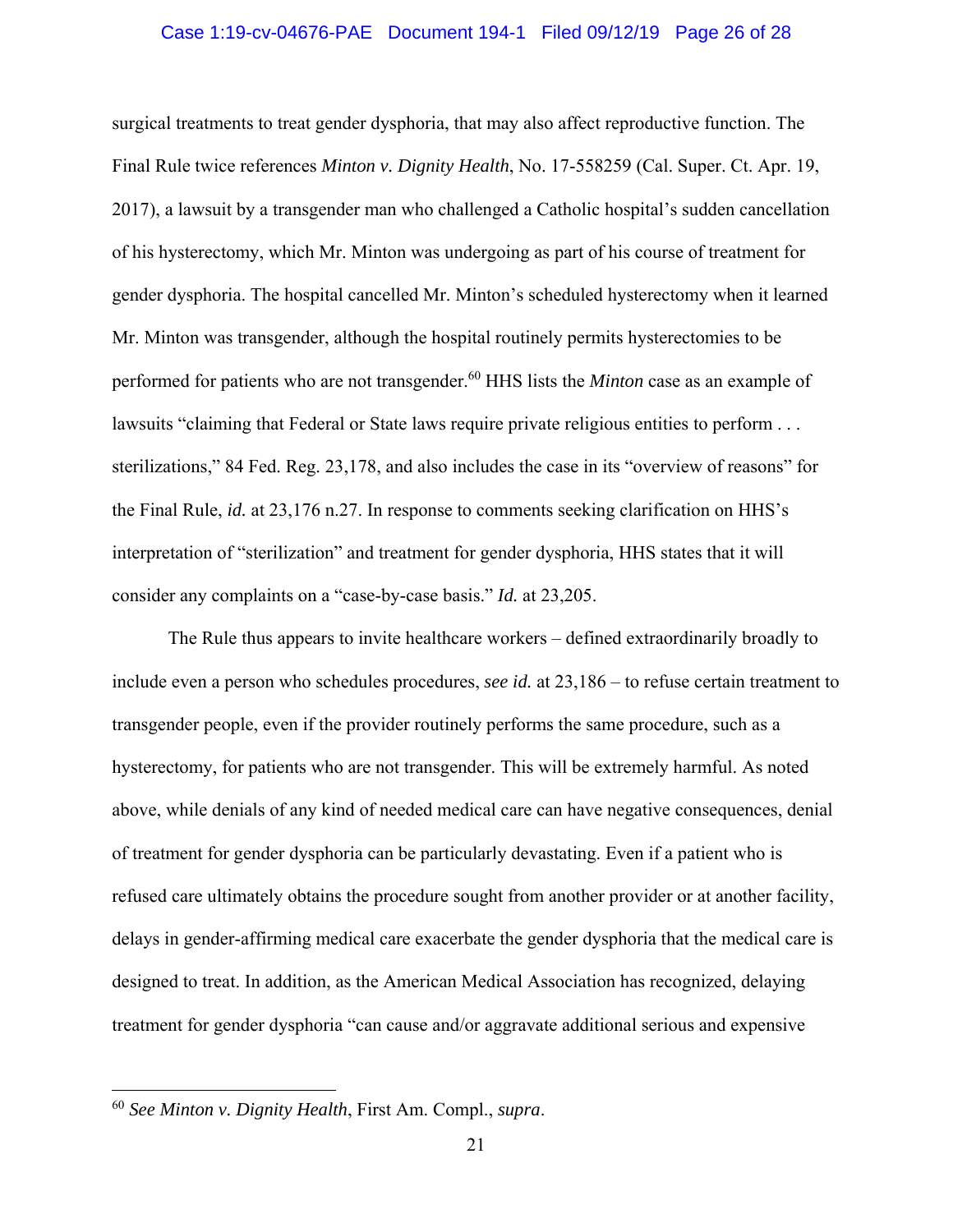#### Case 1:19-cv-04676-PAE Document 194-1 Filed 09/12/19 Page 27 of 28

health problems, such as stress-related physical illnesses, depression, and substance abuse problems, which further endanger patients' health . . . . "<sup>61</sup>

Second, the Final Rule contains additional ambiguous language that may be misconstrued by healthcare workers and patients as permitting status-based discrimination against LGBTQ people, which is contrary to law and per se harmful, in addition to harming patients who will be denied services or referrals as a result. In response to comments expressing concern that the Rule would purport to cover areas beyond the scope of the underlying statutes, including "HIV treatment, pre-exposure prophylaxis, and infertility treatment," HHS did *not* say that such areas are outside the scope of the Final Rule or the underlying statutes. 84 Fed. Reg at 23,182. Rather, HHS states that if it receives a complaint regarding these procedures, it would "examine the facts and circumstances of the complaint to determine whether it falls within the scope of the statute in question and these regulations."62 *Id.* And in response to comments expressing concern that the rule could "impact counseling or referrals for LGBT *persons*," *id.* at 23,189 (emphasis added), HHS declined to clarify that the Final Rule does not authorize the denial of services based on a patient's sexual orientation or gender identity. Rather, HHS says it "does not pre-judge matters without the benefit of specific facts and circumstances," and that it will evaluate particular claims on a "case-by-case basis." *Id.* Nothing in the statutes underlying the Final Rule authorizes status-based discrimination based on a patient's sex, including sexual orientation and gender identity. Nor could it, as Section 1557 of the Affordable Care Act prohibits sex discrimination in health programs or activities receiving federal financial assistance. 42 U.S.C. § 18116(a). Rather

<sup>61</sup> Am. Medical Ass'n, *supra*, at 2.

 $62$  Plaintiffs such as Cook County and the State of Illinois anticipate religious or conscience objections to pre-exposure prophylaxis because some individuals believe it "condones homosexuality," for example. *See* Decl. of John Jay Shannon, MD ¶ 22, No. 19:cv-04676, Dkt. No. 43-49; Decl. of Dr. Ngozi O. Ezike, ¶ 38, No. 19:cv-04676, Dkt. No. 43-17.